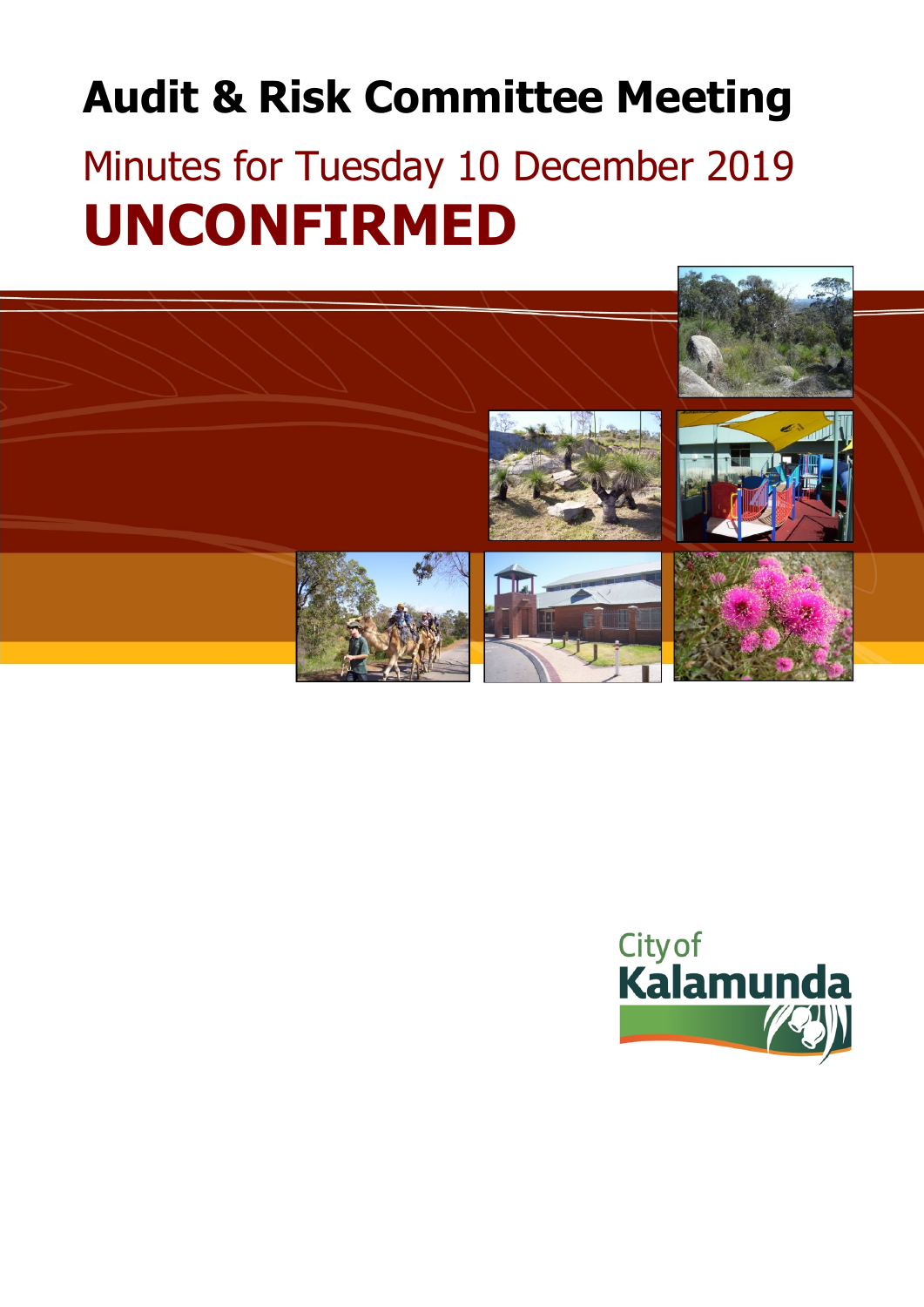# **INDEX**

| 1. |                                                                        |  |
|----|------------------------------------------------------------------------|--|
| 2. | Attendance, Apologies and Leave of Absence Previously Approved 3       |  |
| З. |                                                                        |  |
| 4. |                                                                        |  |
| 5. |                                                                        |  |
| 6. |                                                                        |  |
| 7. |                                                                        |  |
| 8. |                                                                        |  |
| 9. |                                                                        |  |
|    |                                                                        |  |
|    |                                                                        |  |
|    |                                                                        |  |
|    |                                                                        |  |
|    |                                                                        |  |
|    |                                                                        |  |
|    |                                                                        |  |
|    |                                                                        |  |
|    |                                                                        |  |
|    | 13. Urgent Business Approved by the Presiding Member or by Decision 23 |  |
|    |                                                                        |  |
|    |                                                                        |  |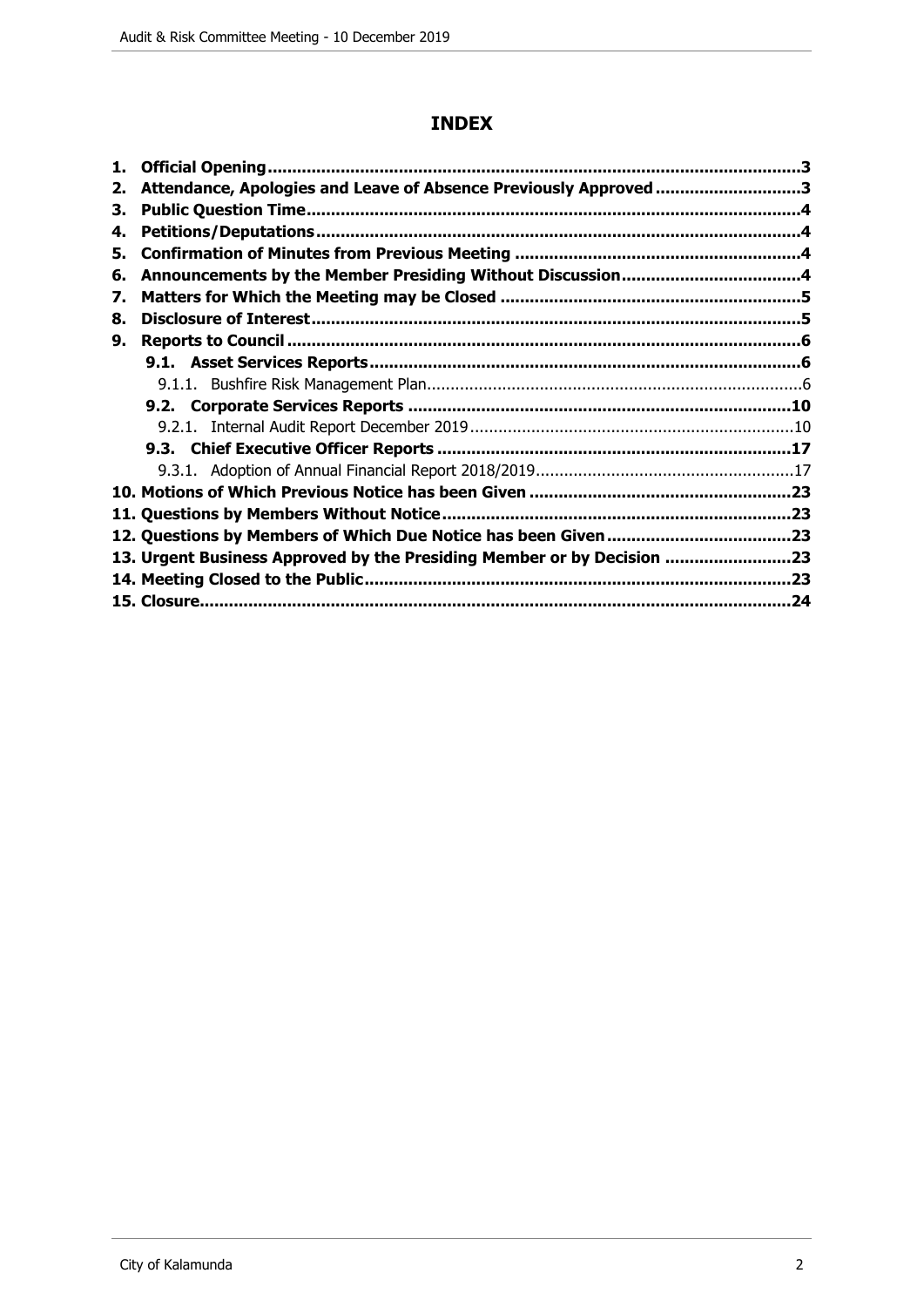### <span id="page-2-0"></span>**1. Official Opening**

The Presiding Member opened the meeting at 6:55pm and welcomed Councillors, Staff and representative of the Office of the Auditors General and Crowe. The Presiding Member also acknowledged the Traditional Owners of the land on which we meet the Whadjuk Noongar people.

#### <span id="page-2-1"></span>**2. Attendance, Apologies and Leave of Absence Previously Approved**

**Councillors South East Ward**  John Giardina Janelle Sewell Geoff Stallard **South West Ward** Lesley Boyd Mary Cannon (arrived at 7:16pm) Brooke O'Donnell (Presiding Member) **North West Ward**

Sue Bilich Lisa Cooper Dylan O'Connor **North Ward**

Kathy Ritchie

#### **Members of Staff**

**Chief Executive Officer** Rhonda Hardy **Executive Team**

Gary Ticehurst - Director Corporate Services Brett Jackson - Director Asset Services Andrew Fowler-Tutt - Acting Director Development Services Simon Di Rosso - General Counsel & Executive Advisor **Management Team**

Alida Ferreira - Manager Financial Services Jamie Paterson - Manager Information Technology Waruni De Silva - Coordinator Financial Services

# **Administration Support**

Darrell Forrest - Governance Advisor Donna McPherson - Executive Assistant to the CEO

#### **Guests**

Representative – Office of Auditor General 2 Representative – Crowe 2

#### **Members of the Public** 0

**Members of the Press** Nil.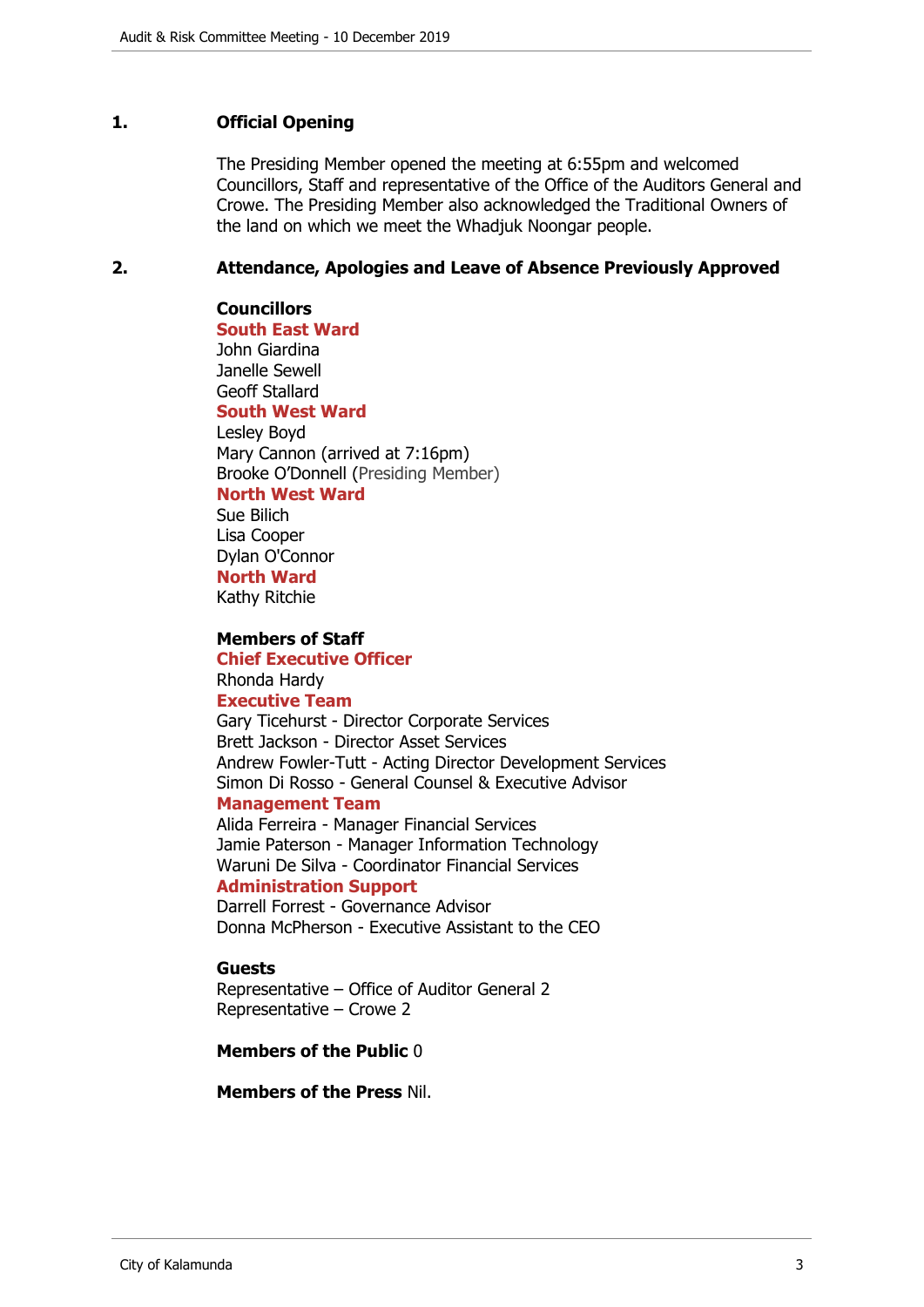# **Apologies**

Cr Margaret Thomas JP (Mayor) Cr Cameron Blair Peter Varelis - Director Development Services

# **Leave of Absence Previously Approved** – Nil

# <span id="page-3-0"></span>**3. Public Question Time**

*A period of not less than 15 minutes is provided to allow questions from the gallery on matters relating to the functions of Council. For the purposes of Minuting, these questions and answers will be summarised.*

3.1 Nil.

# <span id="page-3-1"></span>**4. Petitions/Deputations**

4.1 Nil.

#### <span id="page-3-2"></span>**5. Confirmation of Minutes from Previous Meeting**

5.1 That the Minutes of the Audit & Risk Committee Meeting held on the 6 August 2019, as published and circulated, are confirmed as a true and accurate record of the proceedings.

| Moved: | <b>Cr Lesley Boyd</b> |
|--------|-----------------------|
|        |                       |

Seconded: **Cr John Giardina**

Vote: **CARRIED UNANIMOUSLY (9/0)**

5.2 That the Minutes of the Special Audit & Risk Committee Meeting held on the 29 October 2019, as published and circulated, are confirmed as a true and accurate record of the proceedings.

| Moved: | <b>Cr Geoff Stallard</b> |
|--------|--------------------------|
|--------|--------------------------|

Seconded: **Cr Dylan O'Connor**

Vote: **CARRIED UNANIMOUSLY (9/0)**

#### <span id="page-3-3"></span>**6. Announcements by the Member Presiding Without Discussion**

6.1 Nil.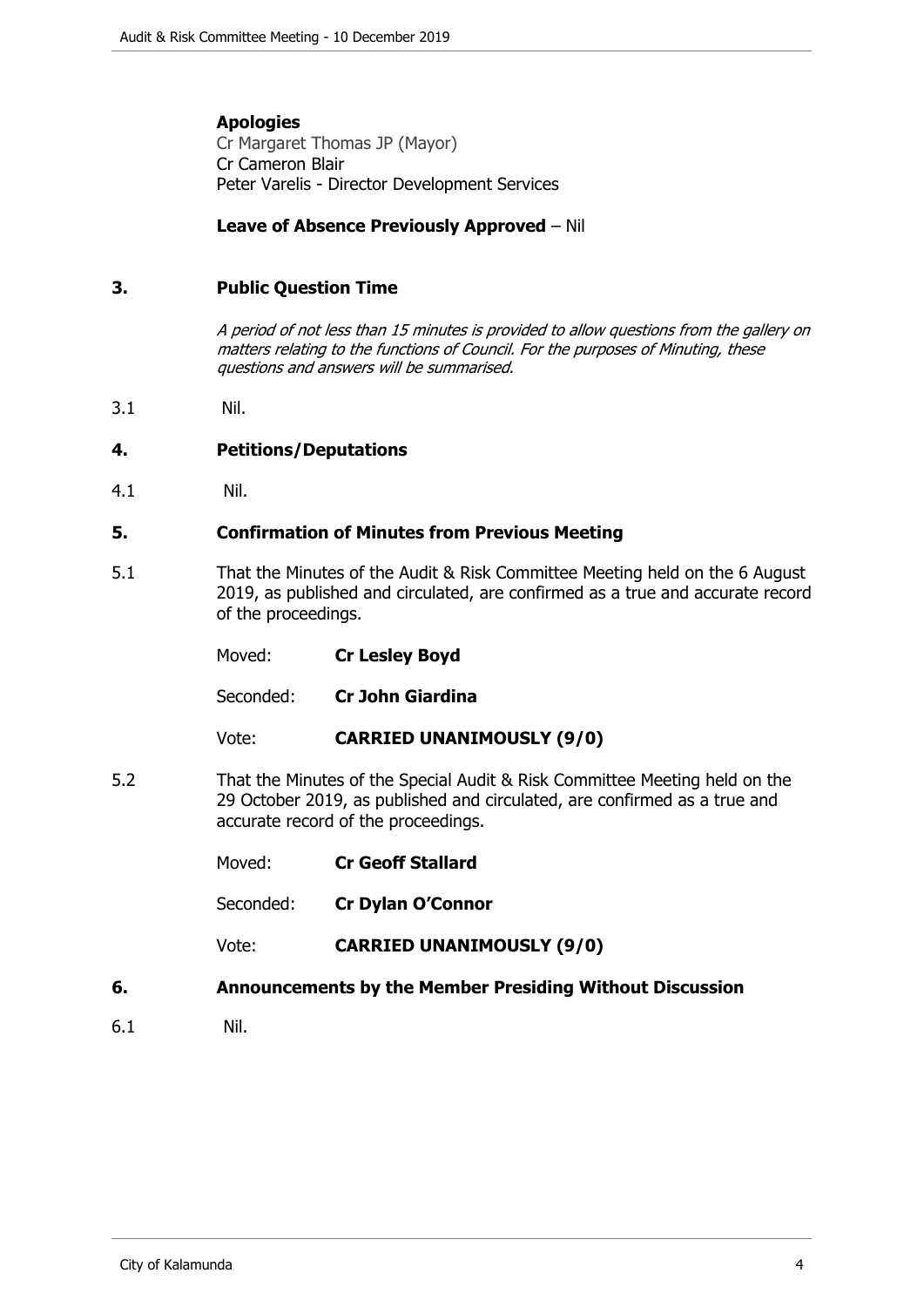# <span id="page-4-0"></span>**7. Matters for Which the Meeting may be Closed**

- 7.1 Item 9.2.1. Internal Audit Report December 2019 CONFIDENTIAL ATTACHMENTS – 1. ICT Governance Audit Report, 2. Private Cloud Migration and Operational Review, 3. Bushfire Management Audit Report, 4. Sustainable Environment Audit Report, 5. Internal Audit Year in Review 2019, 6. Internal Audit Recommendation Tracker 2019 Reason for Confidentiality: *Local Government Act 1995 (WA) Section 5.23 (2) (f) - "a matter that if disclosed, could be reasonably expected to - (i) impair the effectiveness of any lawful method or procedure for preventing, detecting, investigating or dealing with any contravention or possible contravention of the law; (ii) endanger the security of the local government's property; or (iii) prejudice the maintenance or enforcement of a lawful measure for protecting public safety"*.
- 7.2 Item 9.3.1. Adoption of Annual Financial Report 2018/2019 CONFIDENTIAL ATTACHMENT – 1. Final Management Letter Attachment - City of Kalamunda - 30 June 2019 Reason for Confidentiality: *Local Government Act 1995 S5.23 (2) (c) – "a contract entered into, or which may be entered into, by the local government which relates to a matter to be discussed at the meeting".*

#### <span id="page-4-1"></span>**8. Disclosure of Interest**

#### **8.1. Disclosure of Financial and Proximity Interests**

- a. Members must disclose the nature of their interest in matter to be discussed at the meeting. (Section 5.56 of the *Local Government Act 1995*.)
- b. Employees must disclose the nature of their interest in reports or advice when giving the report or advice to the meeting. (Section 5.70 of the *Local Government Act 1995*.)
- 8.1.1 Nil.

#### **8.2. Disclosure of Interest Affecting Impartiality**

- a. Members and staff must disclose their interest in matters to be discussed at the meeting in respect of which the member or employee had given or will give advice.
- 8.1.2 Nil.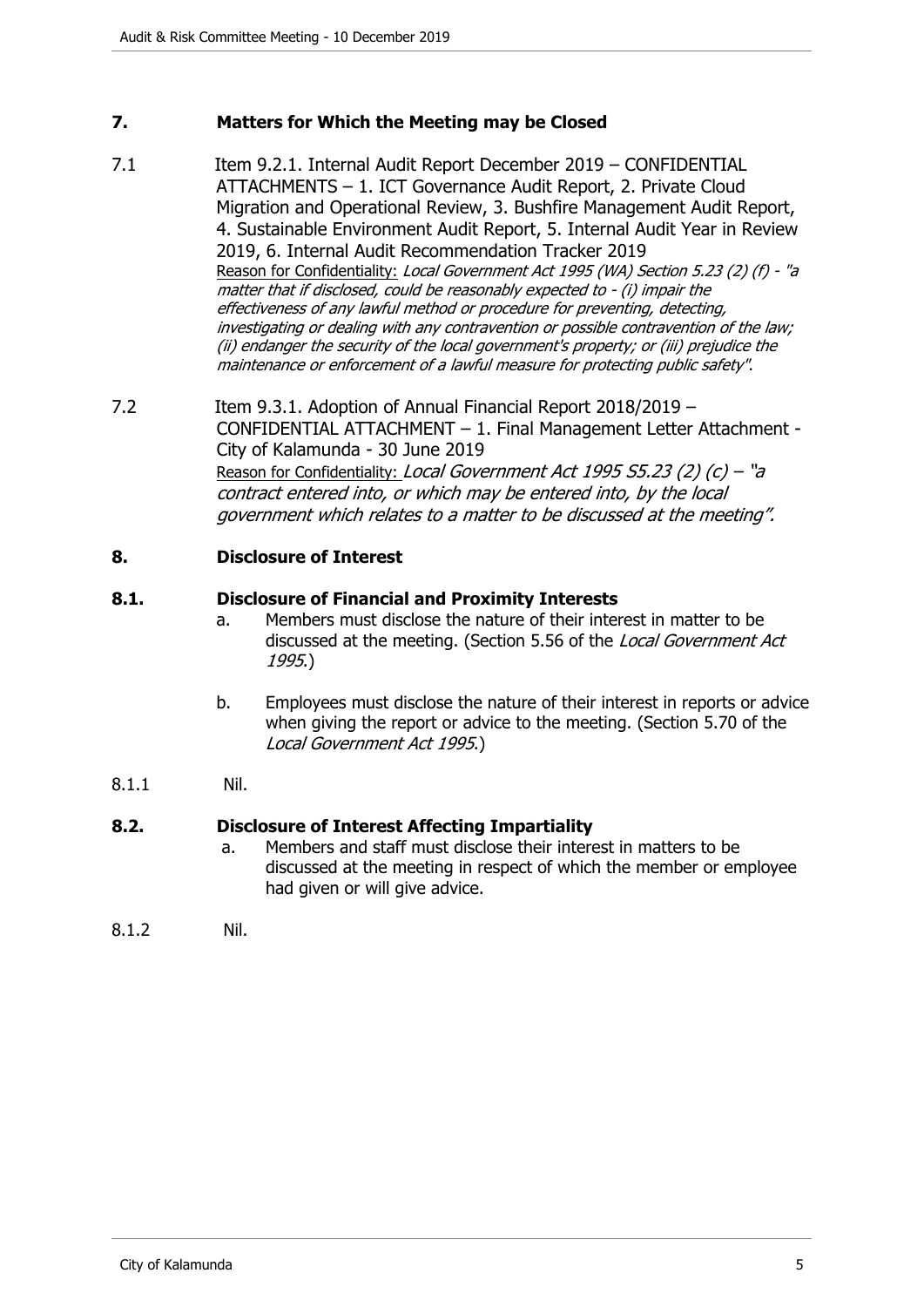# <span id="page-5-0"></span>**9. Reports to Council**

### <span id="page-5-1"></span>**9.1. Asset Services Reports**

# <span id="page-5-2"></span>**9.1.1. Bushfire Risk Management Plan**

*Declaration of financial / conflict of interests to be recorded prior to dealing with each item.*

| <b>Previous Items</b> | N/A                   |                                                                 |  |
|-----------------------|-----------------------|-----------------------------------------------------------------|--|
| Directorate           | <b>Asset Services</b> |                                                                 |  |
| <b>Business Unit</b>  |                       | Parks & Environmental Services                                  |  |
| File Reference        |                       | 3.009199                                                        |  |
| Applicant             | N/A                   |                                                                 |  |
| Owner                 |                       | City of Kalamunda                                               |  |
| Attachments           | 1.                    | Kalamunda Bushfire Risk Management Plan [9.1.1.1 -<br>57 pages] |  |
|                       | 2.                    | OBRM letter of endorsement - City of Kalamunda                  |  |
|                       |                       | 20190925 [9.1.1.2 - 1 page]                                     |  |

#### 3. BRM Treatments [**9.1.1.3** - 51 pages]

#### **EXECUTIVE SUMMARY**

- 1. The purpose of this report is to seek Council adoption of the City of Kalamunda (the City) Bushfire Risk Management Plan (Plan) which is necessary within the State's Emergency Management Legislative framework. The Plan is provided as Attachment 1 to this report.
- 2. The Plan is a strategic document prepared for the City to identify specific bushfire risks for the City and its residents. The Plan identifies assets, assesses the bushfire risk in various contexts, evaluates and treats risks, prescribes monitoring and review of pertinent information and how the communication strategy is implemented.
- 3. It is recommended that Council adopt this Plan which will facilitate the City to seek grant funding from the State to undertake further risk mitigation works.

#### **BACKGROUND**

- 4. The Perth Hills bushfires in 2011 generated investigations into the preparedness of relevant agencies in planning and dealing with bushfires. This investigation "A Shared Responsibility": The Report of the Perth Hills Bushfire February 2011 Review (the Keelty Report) made some recommendations which have since been enshrined in a regulatory regime.
- 5. Local Governments in identified bushfire prone areas are to prepare a Bushfire Risk Management Plan in line with structure and layout endorsed by the Office of Bushfire Management (OBRM).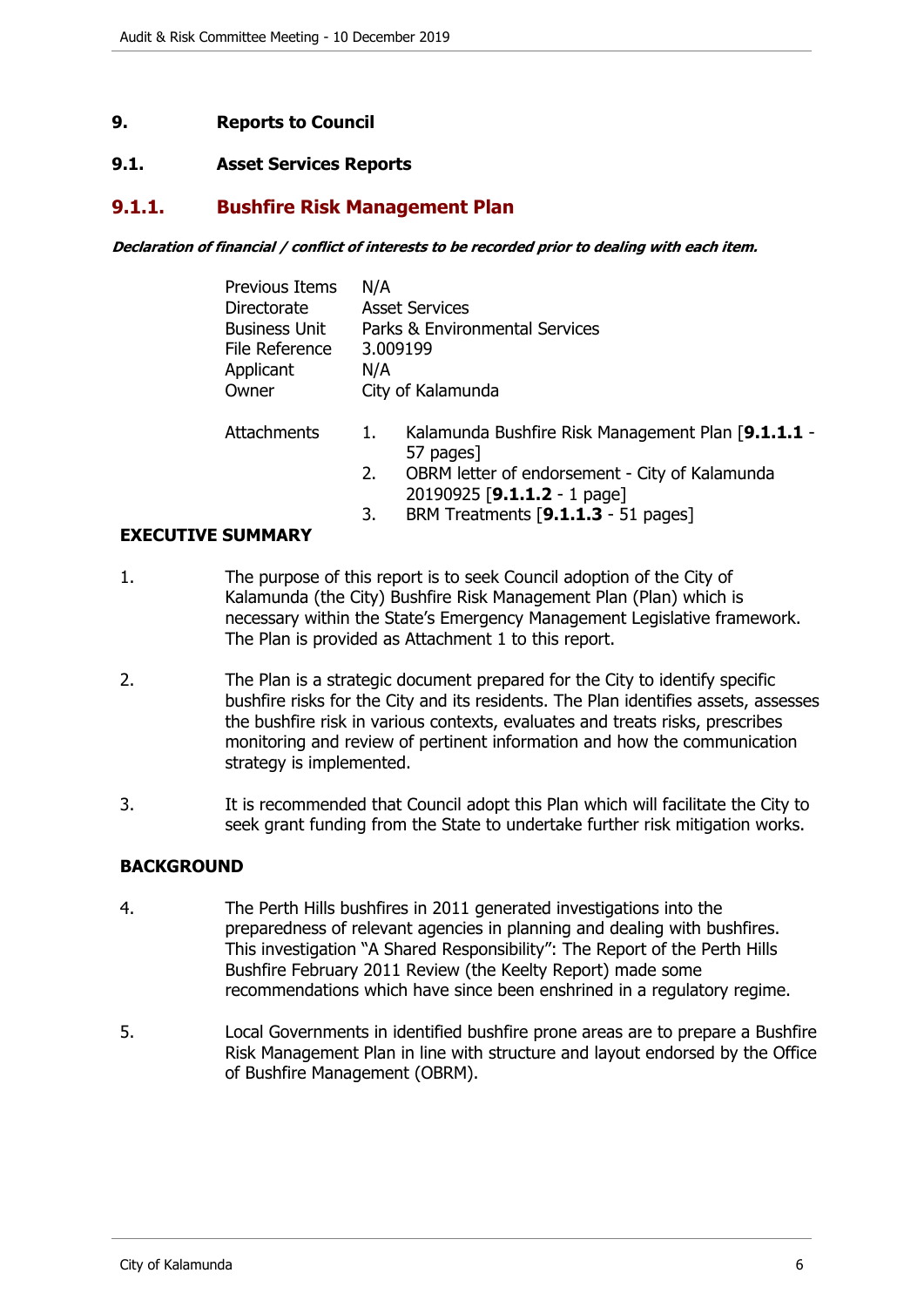6. The City with the support of the Department of Fire and Emergency Services (DFES) and OBRM undertook the necessary investigations, analysis, mapping and other tasks to develop a draft Plan in early 2019. This Plan was then assessed by OBRM. The City has since received advice from OBRM (Attachment 2) advising that the draft Plan meets their required standard and as such can be adopted by Council.

# **DETAILS**

- 7. The aim of the Plan is to document a coordinated and efficient approach toward the identification, assessment and treatment of assets exposed to bushfire risk within the City. The objective of the Plan is to effectively manage bushfire risk within the City in order to protect people, assets and other things of local value. Specifically, the objectives of this Plan is to:
	- a) guide and coordinate a tenure blind, multi-agency bushfire risk management program over a five-year period;
	- b) document the process used to identify, analyse and evaluate risk, determine priorities and develop a plan to systematically treat risk;
	- c) facilitate the effective use of the financial and physical resources available for bushfire risk management activities;
	- d) integrate bushfire risk management into the business processes of local government, landowners and other agencies;
	- e) ensure there is integration between landowners and bushfire risk management programs and activities; and
	- f) monitor and review the implementation of treatments to ensure treatment plans are adaptable and risk is managed at an acceptable level.
- 8. One key outcome is to identify a plan of works that can be conducted to mitigate risks. The City has been maintaining this register of works since 2011/12 which has helped guide seasonal bushfire mitigation activities.
- 9. With an adopted Plan, the City can then apply for grant funding from DFES under their Mitigation Action Fund – Emergency Services Levy to undertake further mitigation works. The City has met with DFES and has identified up to \$1.9m of works that would be subject to a grant funding application in the next round (April 2020). This grant does not require any matching municipal funding.
- 10. Works that would be undertaken are primarily in improving firebreaks in high risk areas.
- 11. It is worthy of noting that the work plans identified in Attachment 3 relate to City / State managed areas (reserves, state forests, City owned facilities etc). The City manages the bushfire risks within private properties through the seasonal Bushfire Notice and inspection processes via the Development Services Directorate.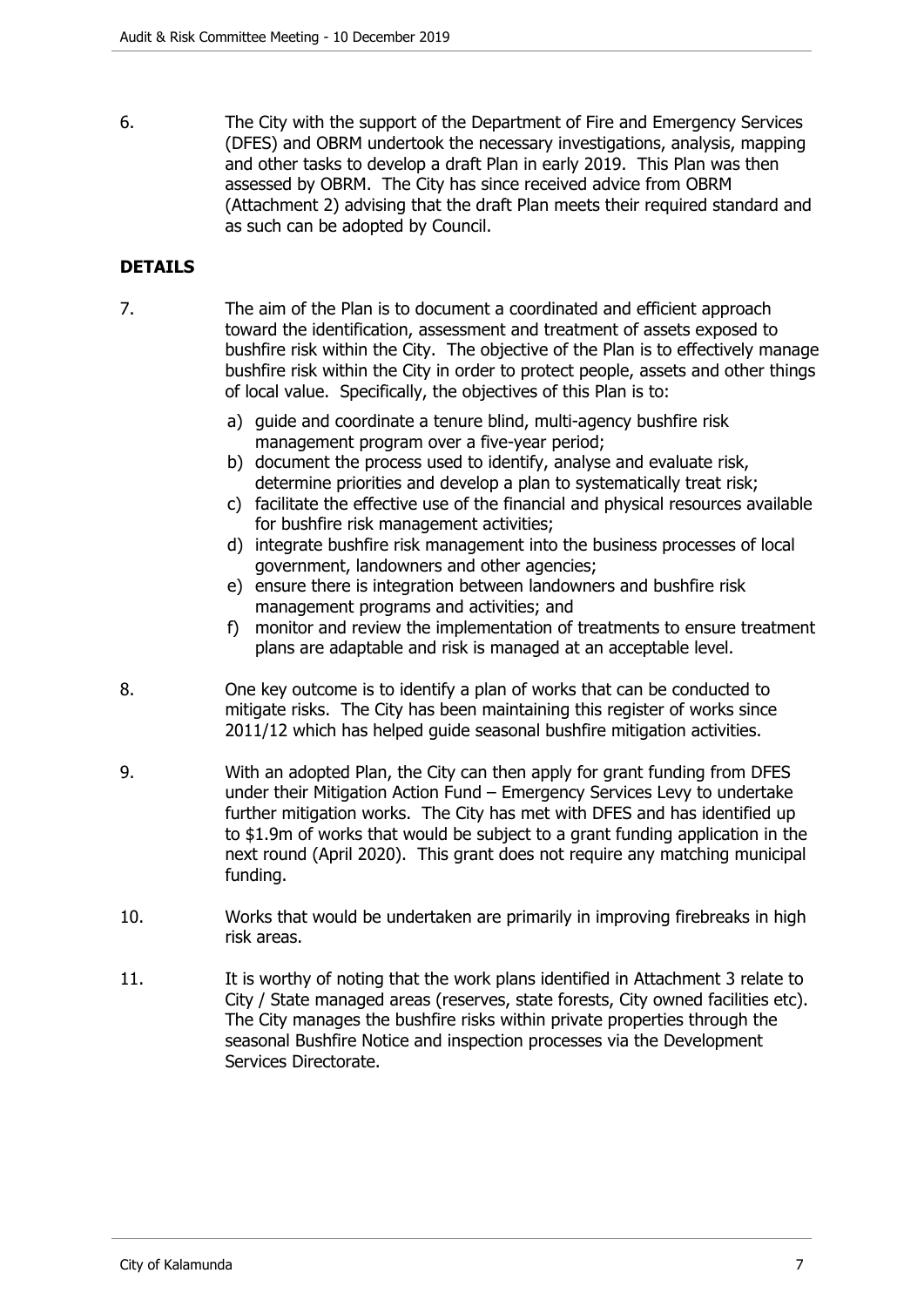# **STATUTORY AND LEGAL CONSIDERATIONS**

12. There are a multitude of Statutory instruments relating to this Plan with the *Emergency Management Act 2005* seen as the lead instrument in this matter.

### **POLICY CONSIDERATIONS**

13. The City's Risk Policy "Governance 8: Risk Management" applies.

#### **COMMUNITY ENGAGEMENT REQUIREMENTS**

#### **Internal Referrals**

14. This Plan was developed in consultation with Development Services and the Community Emergency Safety Manager.

#### **External Referrals**

15. The lead agencies in the development of this Plan were DFES and OBRM. Other agencies will be informed, consulted and tasks coordinated as the actions are rolled out.

# **FINANCIAL CONSIDERATIONS**

16. Grant funding of up to \$1.9m will allow most of the mitigation activities to be undertaken within 12 months. Ongoing maintenance of firebreaks, trails and other works will be included in recurring operational budgets at similar levels that exist.

# **STRATEGIC COMMUNITY PLAN**

#### **Strategic Planning Alignment**

17. *Kalamunda Advancing Strategic Community Plan to 2027*

**Priority 1: Kalamunda Cares and Interacts Objective 1.2** - To provide a safe and healthy environment for community to enjoy. *Strategy - 1.2.1* Facilitate a safe community environment.

#### **SUSTAINABILITY**

#### **Social Implications**

18. The devastation to a community from bushfires is well documented and Local Governments have an active role to play in mitigation.

#### **Economic Implications**

19. Many agriculture, tourism and leisure businesses operate in this City and are prone to bushfire risk.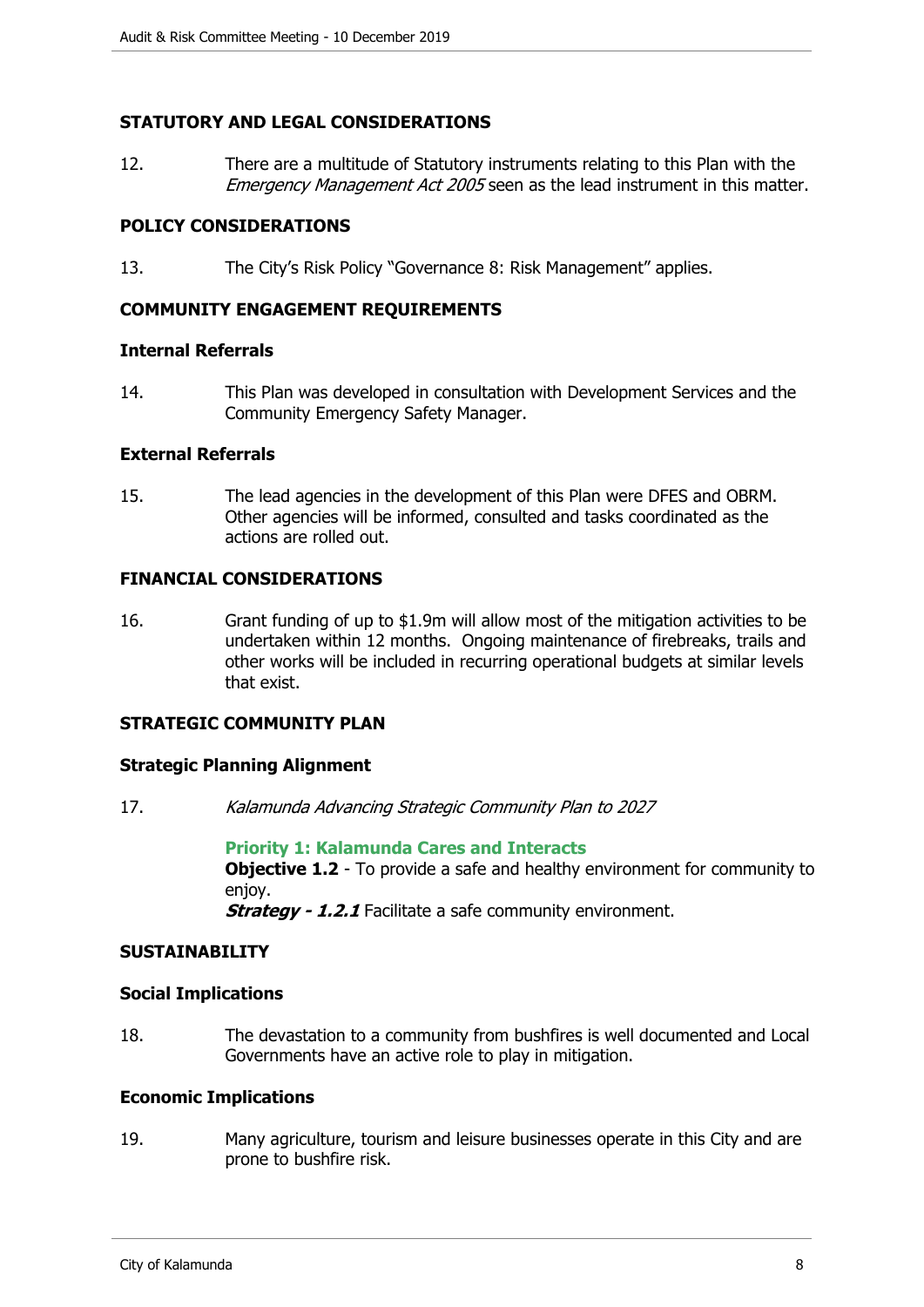# **Environmental Implications**

20. Loss of biodiversity due to major fire events.

### **RISK MANAGEMENT CONSIDERATIONS**

21. **Risk:** The City will fail to meet Compliance requirements resulting in substantive reputational impacts. **Consequence Likelihood Rating** Major | Almost Certain | Extreme **Action/Strategy** The City has developed a 'meets requirements' Bushfire Risk Management

Plan. Adoption of this Plan and ongoing actions from the Plan will mitigate this risk.

It is to be noted that the Plan itself uses a different Risk Matrix than the City as the matrix is developed solely for the Bushfire Risk Management.

# **OFFICER COMMENT**

22. The Plan will provide the City with a guiding document to set in place proper risk management tasks.

#### **Voting Requirements: Simple Majority**

#### **COMMITTEE RECOMMENDATION TO COUNCIL**

That Council ADOPT the Bushfire Risk Management Plan shown as Attachment 1 to this report, subject to final minor formatting and editing changes.

Moved: **Cr Janelle Sewell**

Seconded: **Cr Lesley Boyd**

Vote: **CARRIED UNANIMOUSLY (9/0)**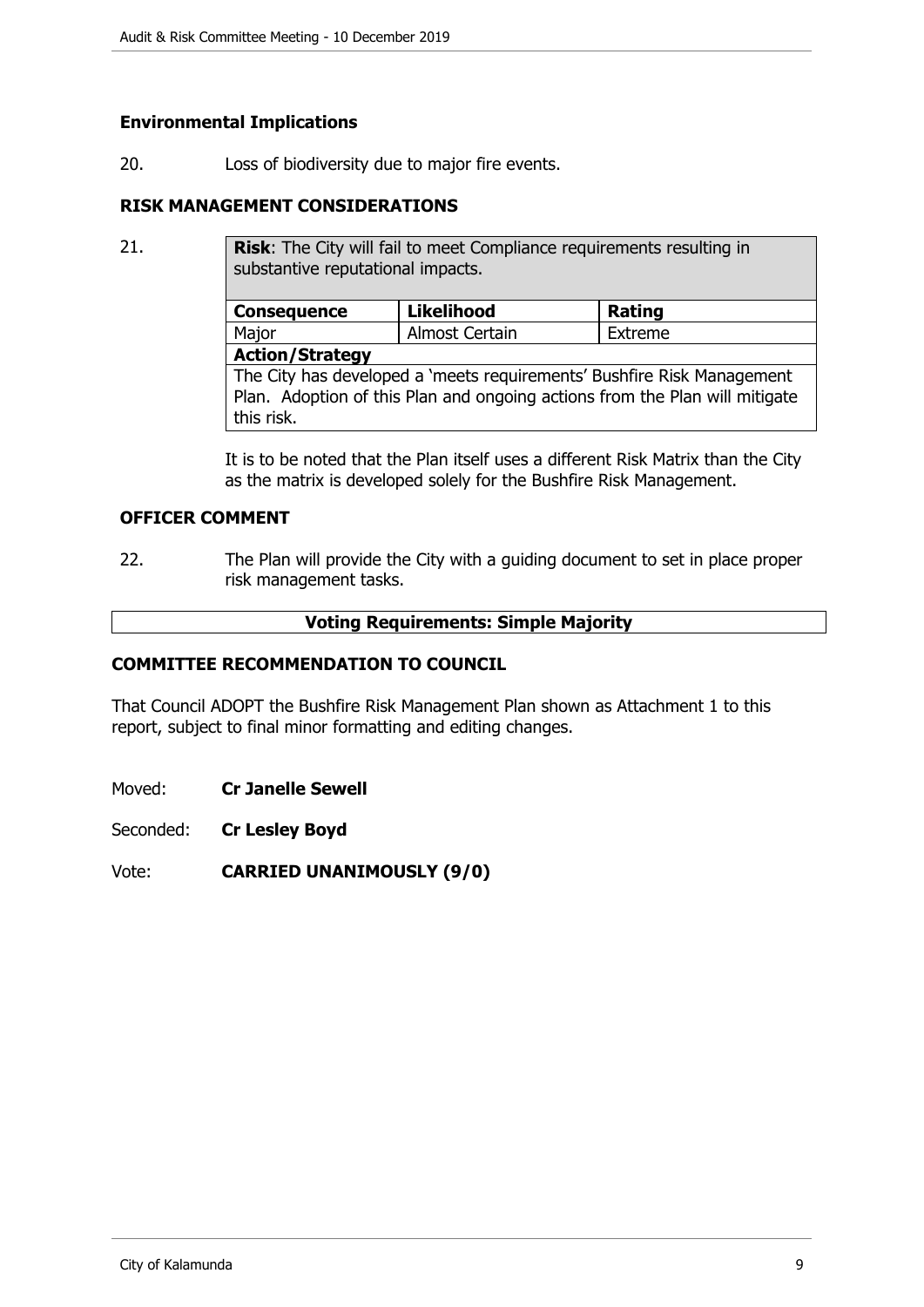# <span id="page-9-0"></span>**9.2. Corporate Services Reports**

# <span id="page-9-1"></span>**9.2.1. Internal Audit Report December 2019**

#### *Declaration of financial / conflict of interests to be recorded prior to dealing with each item.*

| <b>Previous Items</b><br>Directorate<br><b>Business Unit</b><br>File Reference<br>Applicant<br>Owner | Corporate Services<br><b>Corporate Services</b><br>N/A<br>N/A                                                                                                                                                                                                                                                                                                                                                                                       |
|------------------------------------------------------------------------------------------------------|-----------------------------------------------------------------------------------------------------------------------------------------------------------------------------------------------------------------------------------------------------------------------------------------------------------------------------------------------------------------------------------------------------------------------------------------------------|
| Attachments                                                                                          | Nil                                                                                                                                                                                                                                                                                                                                                                                                                                                 |
| Confidential<br><b>Attachments</b>                                                                   | 1. ICT Governance Audit Report<br>2. Private Cloud Migration and Operational Review<br>3. Bushfire Management Audit Report<br>4. Sustainable Environment Audit Report<br>5. Internal Audit Year in Review 2019<br><b>Internal Audit Recommendation Tracker 2019</b><br>6.                                                                                                                                                                           |
|                                                                                                      | Reason for Confidentiality: Local Government Act 1995 (WA)<br>Section 5.23 (2) (f) - "a matter that if disclosed, could be<br>reasonably expected to - (i) impair the effectiveness of any<br>lawful method or procedure for preventing, detecting,<br>investigating or dealing with any contravention or possible<br>contravention of the law; (ii) endanger the security of the<br>local government's property; or (iii) prejudice the maintenanc |

*local government's property; or (iii) prejudice the maintenance or enforcement of a lawful measure for protecting public safety"*.

#### **EXECUTIVE SUMMARY**

- 1. The purpose of this report is to provide Council with:
	- a) Details of Internal Audit Reviews conducted during the past quarter
		- b) Details of the 2019 Audit Year in review
		- c) Details of the Internal Audit Recommendation Tracker for the 2019 year.
- 2. The Internal Audit was completed in accordance with the provisions of the *Local Government Act 1995,* associated regulations, *Australian Accounting Standards.* The Internal Audit has identified a number of improvement opportunities which the City of Kalamunda (the City) is committed to implementing.
- 3. It is recommended that Council receive:
	- a) The details of Internal Audit Reviews conducted during the last quarter.
	- b) Details of the 2019 Audit Year in review.
	- c) Details of the Internal Audit Recommendation Tracker for the 2019 year.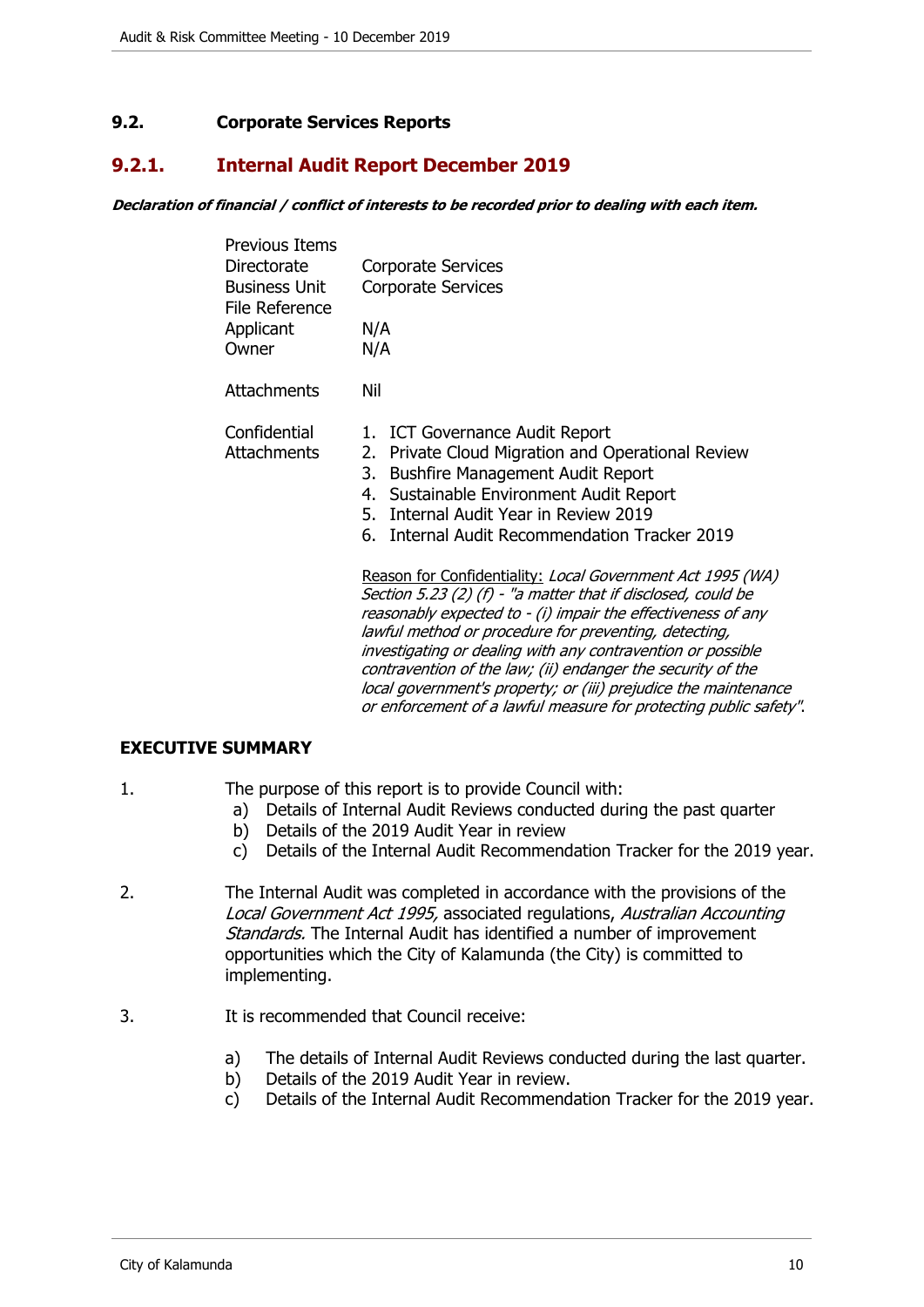# **BACKGROUND**

4. The Internal Audit program is delivered in line with the City's three year Strategic Internal Audit Plan (the Plan) which contains a mix of compliance, financial and performance / operational audits. During the inaugural year of the Plan, a total of nine engagements were completed.

> During the second year of the plan, 12 engagements from the internal audit plan was completed. Other work undertaken by Crowe Pty Ltd included:

- a) setting of the strategic internal audit plan;
- b) attendance and presentation of internal audit reports to the Audit & Risk Committee; and
- c) client liaison and engagement.

5. Internal Audit is a core element of the City's risk management and governance framework. The relationship between Internal Audit and the City can be summarised using the "Three Lines of Defence model illustrated below



#### **AUDIT & RISK COMMITTEE**

- 6. Broadly, Internal Audit reviews are focused on:
	- a) Compliance Audits: which concentrate primarily on the entity's (or their suppliers') compliance with legislation, regulations, directions, policies, plans and procedures.
	- b) Financial Audits: which are concerned with practices and activities relating to the accounting and reporting of financial transactions including budget commitments, approvals and the receipt and disbursement of funds, as well as the reliability and integrity of financial information and the safeguarding of the assets.
	- c) Performance (Operational) Audits: which is an audit of all or a part of an entity's activities to assess economy, efficiency and effectiveness and focuses on:
		- i.the adequacy of an internal control structure or specific internal controls to ensure due regard for economy and effectiveness;
		- ii.the extent to which resources have been managed economically and efficiently; and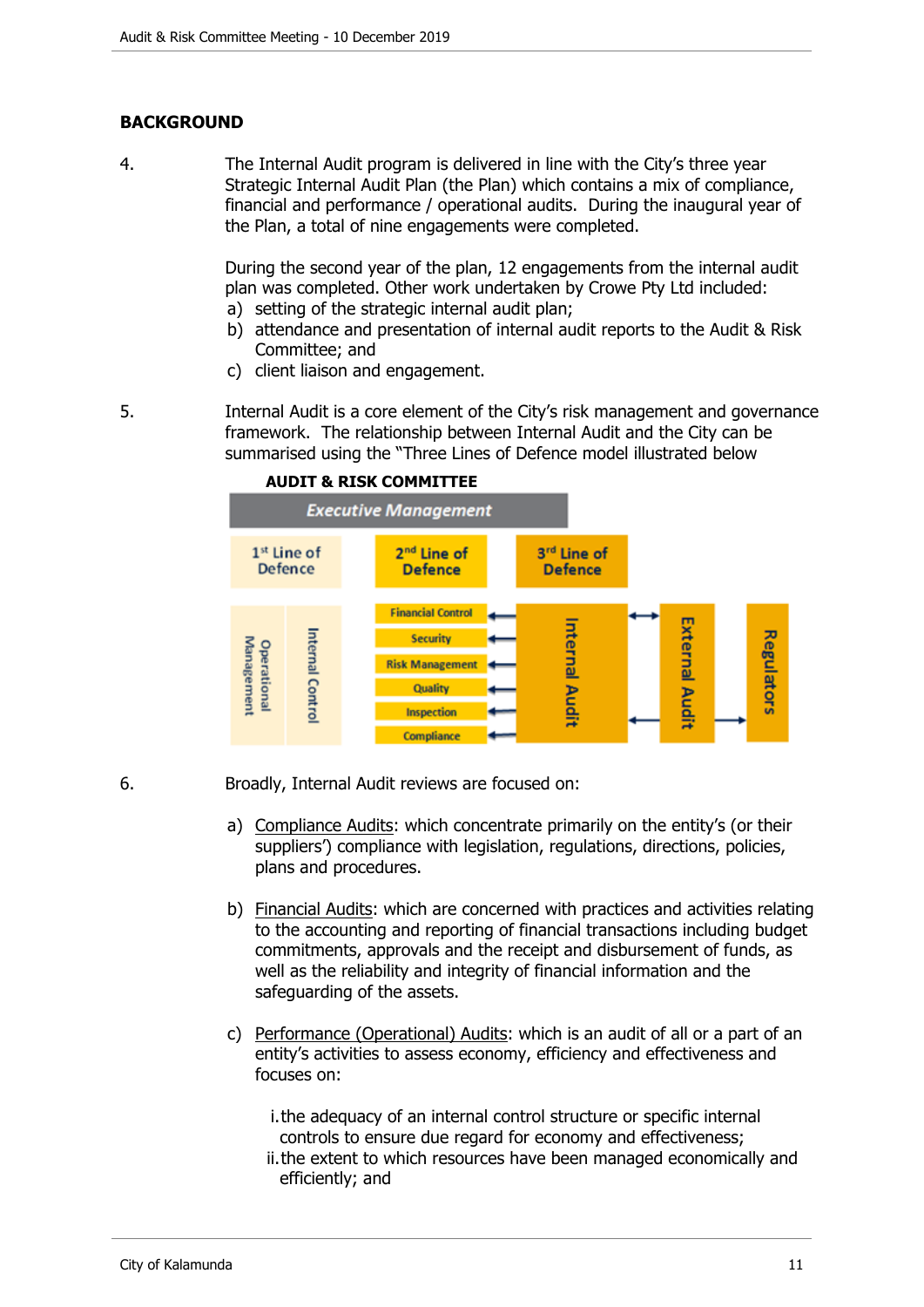- iii.the extent to which activities have been effective in achieving organisational objectives.
- 7. The Internal Audit Reviews undertaken during the past quarter have been focused on:
	- a) ICT Governance
	- b) Private Cloud Migration and Operational Review
	- c) Bushfire Management Audit Report
	- d) Sustainable Environment Audit Report
- 8. The completed Internal Audit Reviews during the past quarter did not identify any material control deficiencies

# **DETAILS**

9. **ICT Governance**

The objective of the review was to assess the adequacy and effectiveness of the City's ICT governance practices, including the following:

- a) Strategic alignment;
- b) ICT value proposition and alignment with business objectives with respect to ICT services and ICT projects;
- c) ICT enabling the business to maximise benefits, including ICT cost effectiveness and value for money;
- d) ICT critical resources (vendors / 3rd party, people, infrastructure, applications, data/information and processes) are managed appropriately including adequate ICT capability to support current and expected future business requirements;
- e) ICT risk awareness and management, including the appropriate allocation of responsibilities; and
- f) ICT activities are effectively monitored to ensure effective service delivery.
- 10. The results of the ICT Governance Audit are detailed in Confidential Attachment 1.

### 11. **Private Cloud Migration and Operational Review**

The objective of the Internal Audit was to assess the adequacy and effectiveness of controls in place to mitigate against technology migration and operation risks in a third-party data center.

The following scope items have been selected for assessment:

a) Risk Management and Compliance

- i. Organisational Risk analysis and management of incremental risks and probability introduced by third-party data centre services;
- ii. Protection levels and controls to mitigate risks and ownership;
- iii. Review of compliance requirements and practices; and
- iv. IT related Project Governance.

b) Delivery and Architecture

- i) Vulnerability Management, single point of failure and notification controls;
- ii) Management and isolation of sensitive data via public networks e.g. Wi-Fi; and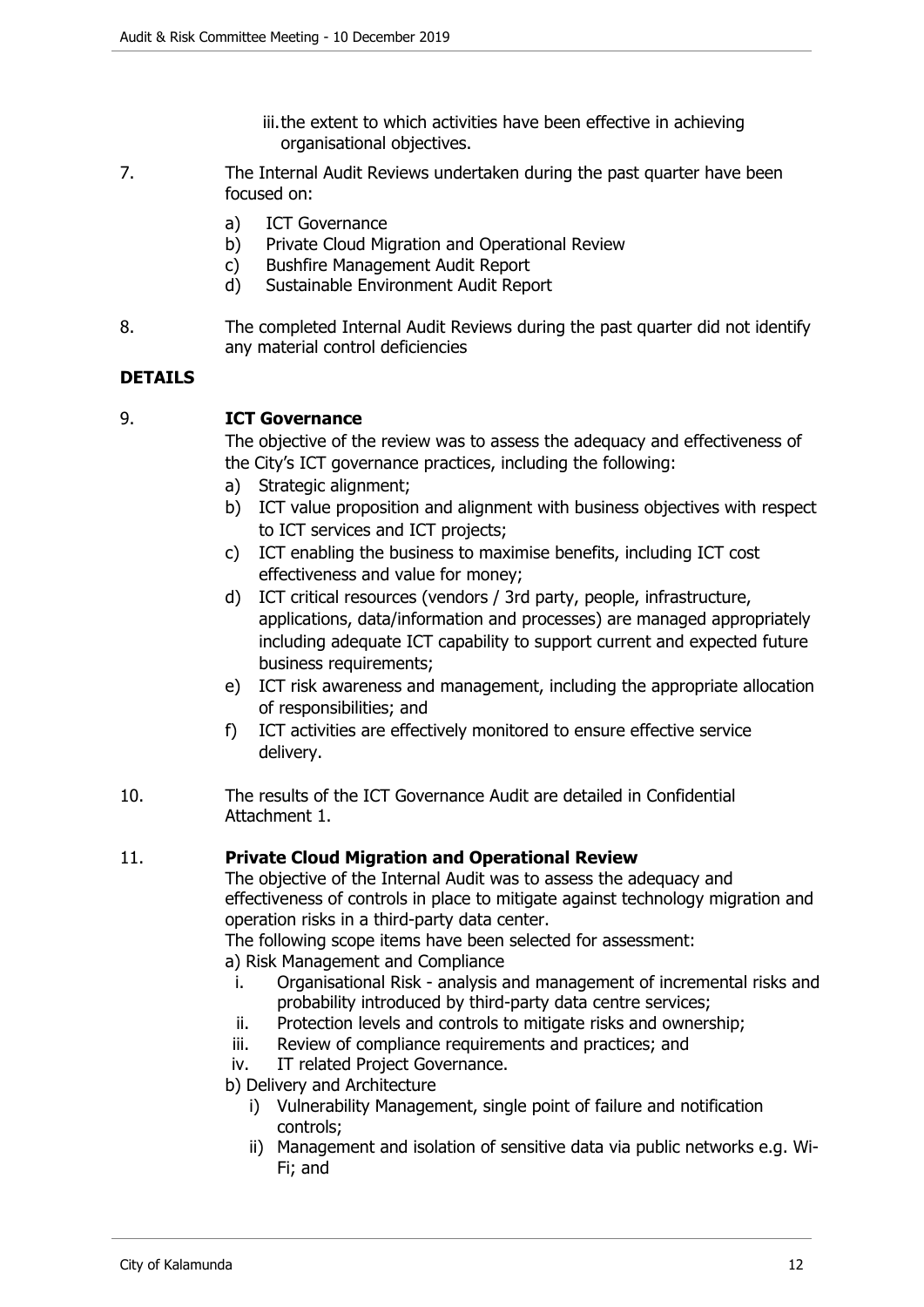- iii) Performance measures of third-party technology services, applications, network latency.
- c) Infrastructure Security
	- i) Physical security of IT equipment inc. end devices NTUs;
	- ii) Network & Application Security, controls applied to eliminate unauthorised access to technology services; and
	- iii) Third-party and internal patch management.
- d) IT Operations
	- i) Oversight, monitoring and reporting of third-party services;
	- ii) Change Management aligned with business process;
	- iii) Incident management technical support; and
	- iv) Notifications should an unaccepted event occur, ability to meet business continuity and recovery.
- 12. The results of the Private Cloud Migration and Operational Review are detailed in Confidential Attachment 2.

# 13. **Bushfire Management**

The objective of the Internal Audit was to:

- a) assess the current controls, processes and policies to ensure the operation of a safe and effective bushfire management service for prevention/mitigation and preparedness; and
- b) establish if responsibilities for the City in relation to the Bush Fire Act (1954) have been complied with, in particular, the Chief Bush Fire Control Officer (CBFCO) role and other associated responsibilities in respect of prevention/mitigation and preparedness.

The scope of this internal audit included the following:

- a) Stakeholder engagement including MOUs and agreements with stakeholders such as DFES, Water Corporation, etc.
- b) Bushfire management plan.
- c) Inspection regime.
- d) Staff training.
- e) Volunteers.
- f) Risk assessment.
- g) Roles and responsibilities.

h) Review efficacy of education/ community awareness

Our high-level review focussed on the process of prevention and mitigation of bushfire management rather than the performance of the individual business units.

14. The results of the Bushfire Management Audit are detailed in Confidential Attachment 3.

# 15. **Sustainable Environment**

The objective of the review was to assess the adequacy and effectiveness of the City's policies, processes and activities in the Development Approvals area that consider and deal with the City's biodiversity profile. The scope included the following:

- a) Environmental strategy, planning and policies;
- b) Strategic initiatives performed by the City to respond to a drying climate;
- c) Effectiveness of the City's Public Open Space strategy;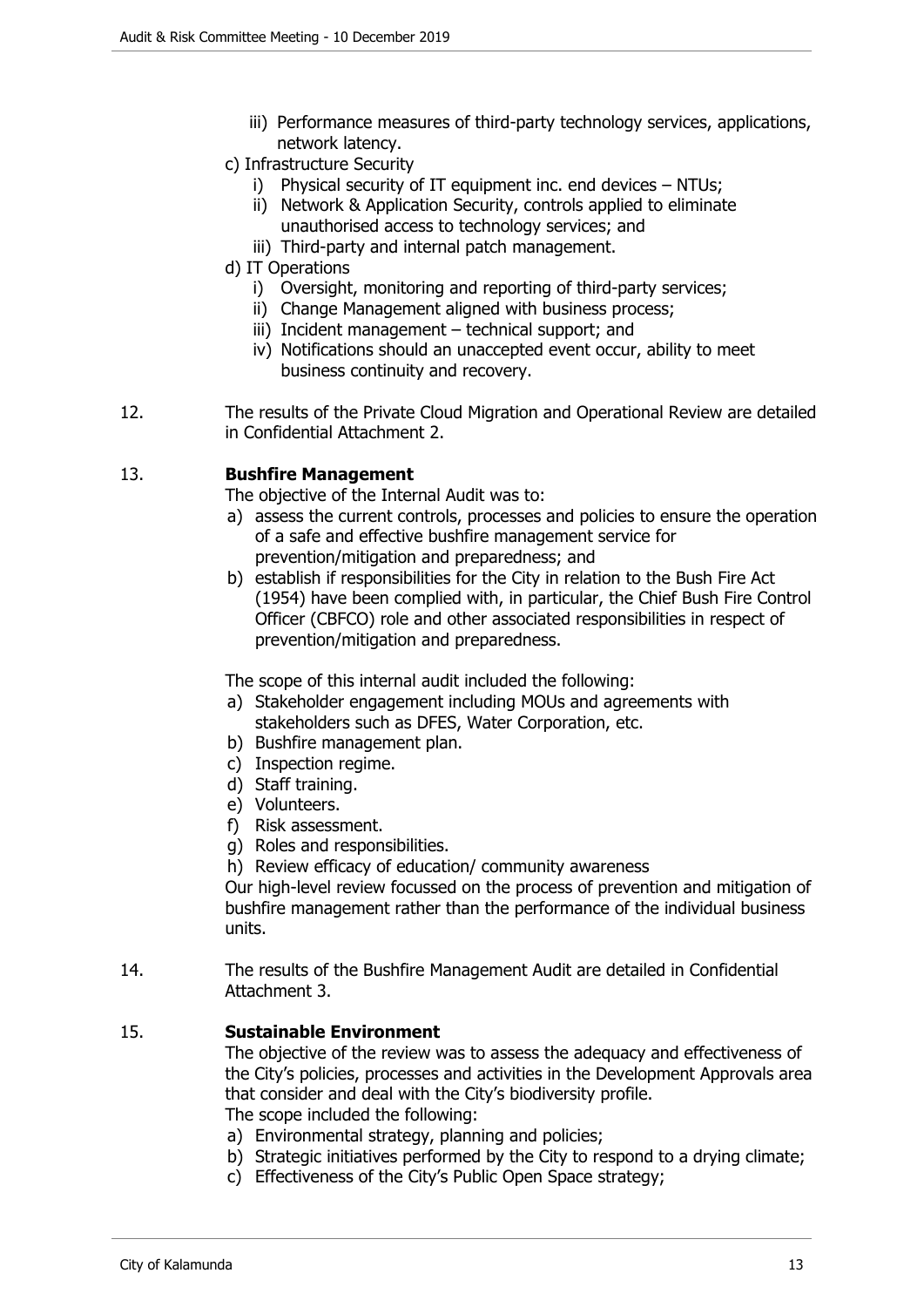d) Cross-divisional responsibilities; and

Planning review and how decision making takes the City's biodiversity profile into account.

16. The results of the Sustainable Environment Audit are detailed in Confidential Attachment 4.

> The 2019 Audit Year in Review (Confidential Attachment 5) provides a highlevel summary of the key themes that have emerged during the 2019 audit year.

17. The City monitors the status of audit recommendations arising from each Internal Audit Review (Confidential Attachment 6). Recommendations are monitored to ensure that they are managed and implemented in a timely fashion. The majority of recommendations are either complete or in progress.

# **STATUTORY AND LEGAL CONSIDERATIONS**

18. *Local Government Act 1995 Local Government (Financial Management) Regulations 1996 Local Government (Functions and General) Regulations 1996*

#### **POLICY CONSIDERATIONS**

19. Nil.

#### **COMMUNITY ENGAGEMENT REQUIREMENTS**

#### **Internal Referrals**

20. Internal Audit findings were discussed with relevant business unit managers and have been reviewed by the City's Executive Management Team.

#### **External Referrals**

21. Nil.

# **FINANCIAL CONSIDERATIONS**

22. The cost of the Internal Audit program is provisioned within the City's annual budget. Further, monitoring and review of internal controls within the Internal Audit program will reduce the risk and likely exposure of potential loss to the City.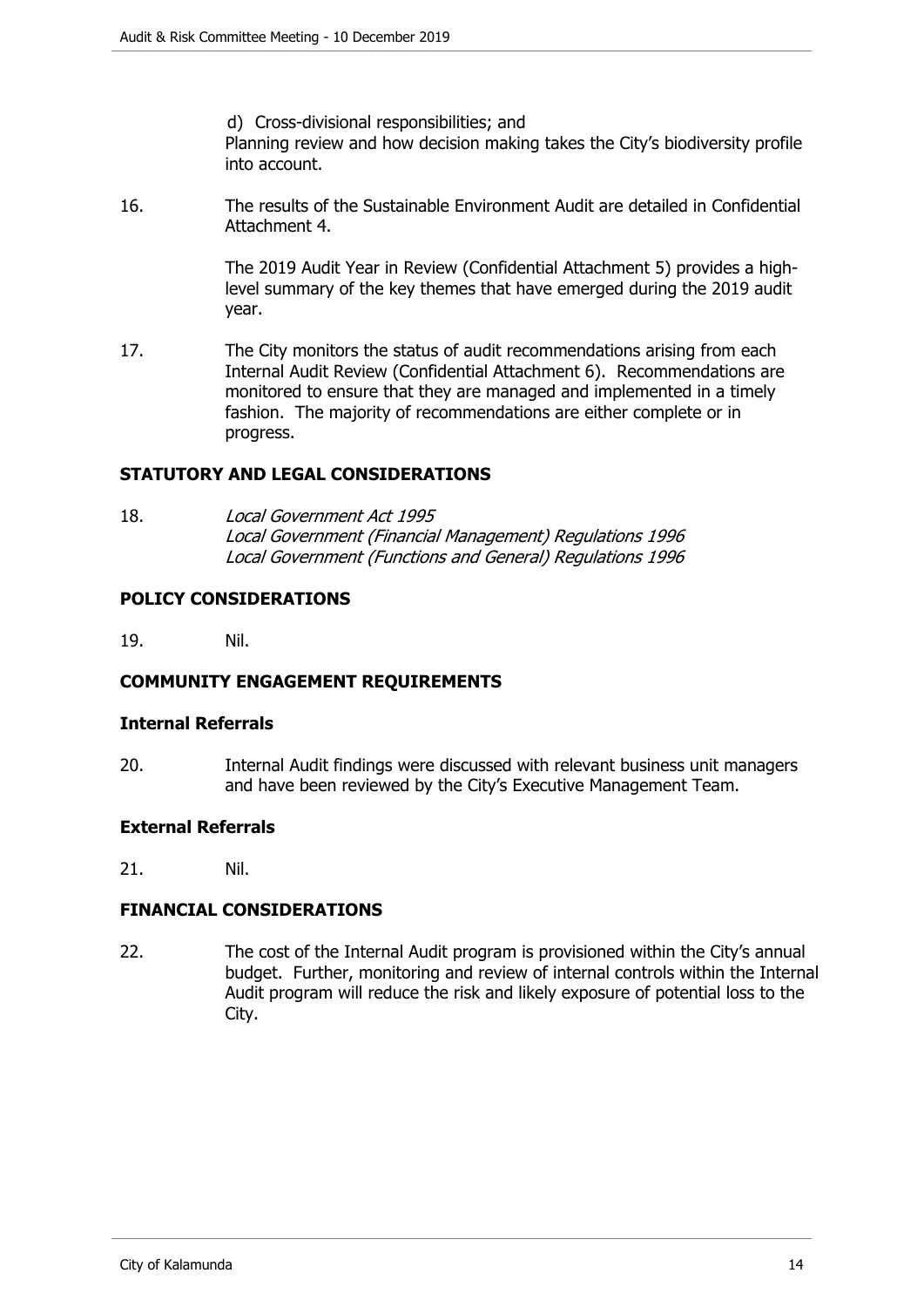# **STRATEGIC COMMUNITY PLAN**

#### **Strategic Planning Alignment**

23. *Kalamunda Advancing Strategic Community Plan to 2027*

#### **Priority 4: Kalamunda Leads**

**Objective 4.1** - To provide leadership through transparent governance. **Strategy 4.1.1** - Provide good governance.

#### **SUSTAINABILITY**

#### **Social Implications**

24. Nil.

#### **Economic Implications**

25. Nil.

#### **Environmental Implications**

26. Nil.

# **RISK MANAGEMENT CONSIDERATIONS**

27. **Risk**: Internal Audit fails to identify material non-compliance or control deficiencies.

| <b>Likelihood</b>                                            | <b>Consequence</b> | Rating |  |
|--------------------------------------------------------------|--------------------|--------|--|
| Unlikely                                                     | Moderate           | Low    |  |
| <b>Action/Strategy</b>                                       |                    |        |  |
| Internal Audit Plan developed and reviewed annually.         |                    |        |  |
| Internal Audit working papers reviewed by External Auditors. |                    |        |  |
| Key controls are evaluated for the identified processes.     |                    |        |  |

# 28. **Risk**: Audit recommendations are not implemented in a timely fashion.

| <b>Likelihood</b>                                                 | <b>Consequence</b> | Rating |  |
|-------------------------------------------------------------------|--------------------|--------|--|
| Unlikely                                                          | Moderate           | Low    |  |
| <b>Action/Strategy</b>                                            |                    |        |  |
| Internal Audit Plan developed and reviewed annually.              |                    |        |  |
| Monitoring and review of implementation of audit recommendations. |                    |        |  |
|                                                                   |                    |        |  |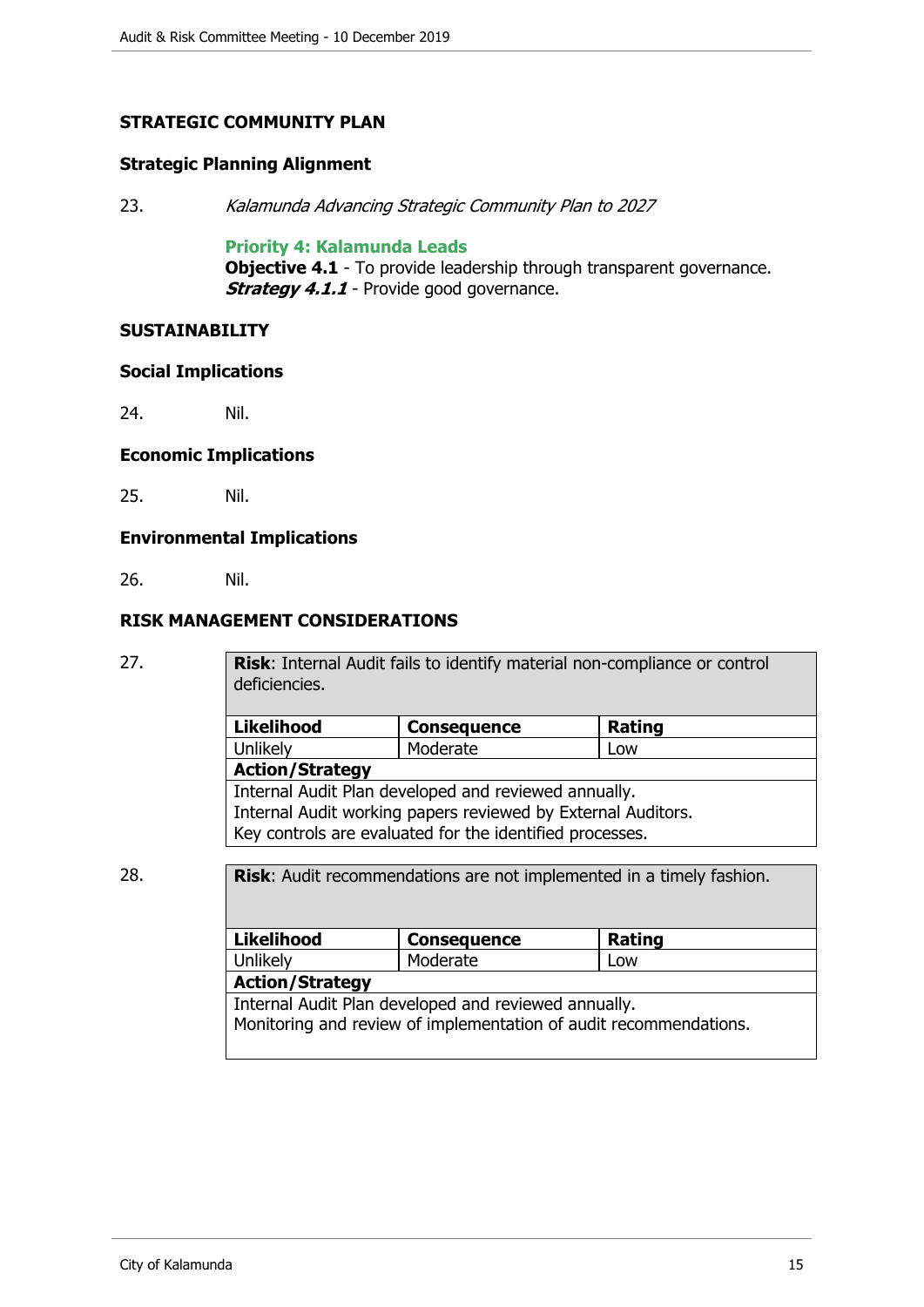# **OFFICER COMMENT**

29. The Internal Audit was completed in accordance with the provisions of the *Local Government Act 1995,* associated regulations*,* and the *Australian Accounting Standards.*

> The City monitors the status of Internal Audit recommendations arising from each Internal Audit Review (Confidential Attachment 6). Recommendations are monitored and the majority of recommendations are either complete or in progress.

### **Voting Requirements: Simple Majority**

# **COMMITTEE RECOMMENDATION TO COUNCIL**

That Council:

- 1. RECEIVE the details of the Internal Audit Reviews conducted during the past quarter.
- 2. RECEIVE the details of the 2019 Audit Year in review.
- 3. NOTE the status of the Internal Audit Tracker for the 2019 year.
- Moved: **Cr Kathy Ritchie**
- Seconded: **Cr Dylan O'Connor**
- Vote: **CARRIED UNANIMOUSLY (10/0)**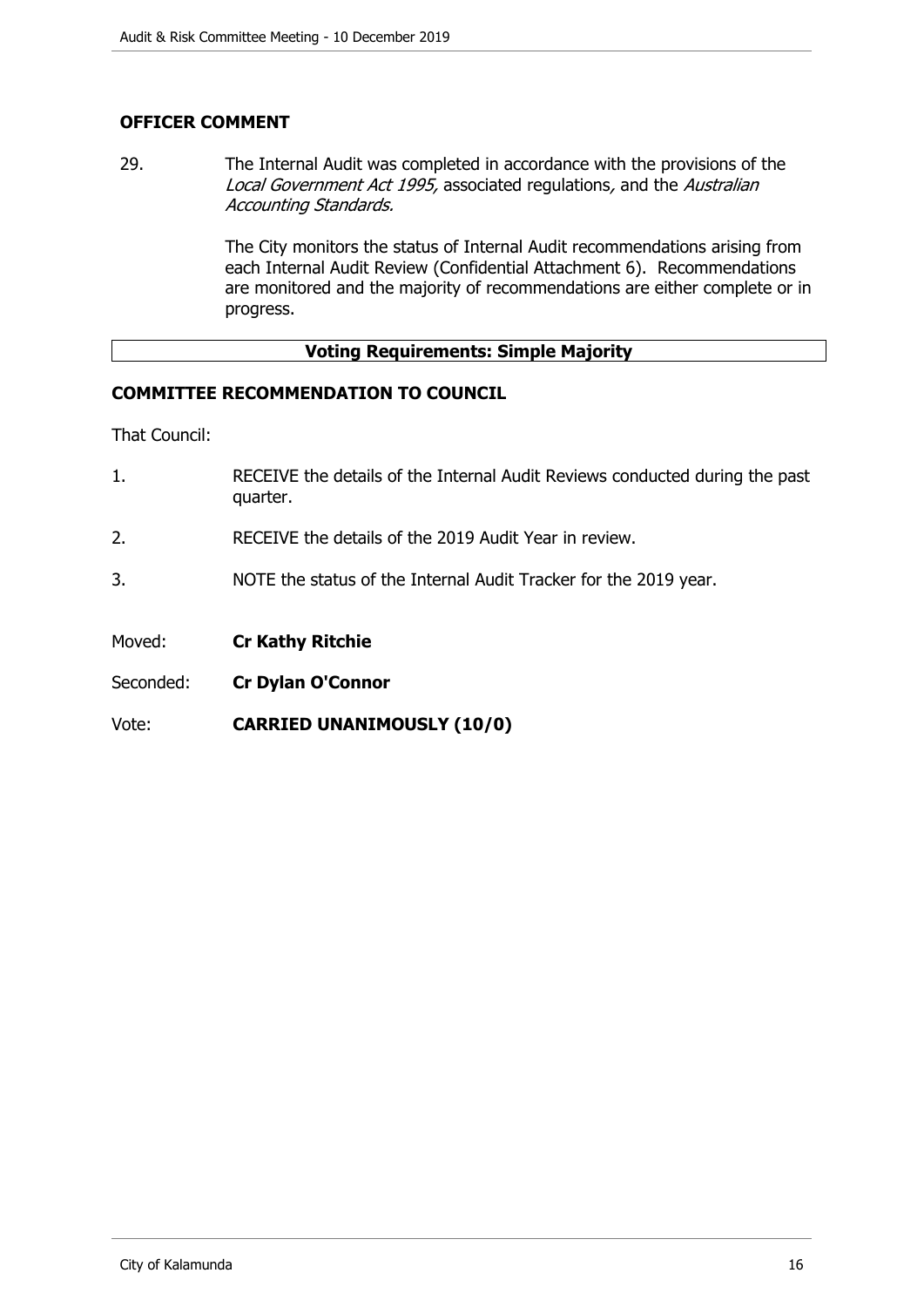# <span id="page-16-0"></span>**9.3. Chief Executive Officer Reports**

# <span id="page-16-1"></span>**9.3.1. Adoption of Annual Financial Report 2018/2019**

*Declaration of financial / conflict of interests to be recorded prior to dealing with each item.*

| Previous Items<br>Directorate<br><b>Business Unit</b><br>File Reference<br>Applicant | Nil.<br>Chief Executive Officer<br>Office of the Chief Executive Officer<br>N/A |                                                                          |
|--------------------------------------------------------------------------------------|---------------------------------------------------------------------------------|--------------------------------------------------------------------------|
| Owner                                                                                | N/A                                                                             |                                                                          |
|                                                                                      |                                                                                 |                                                                          |
| Attachments                                                                          | 1.                                                                              | Annual Financial Report 2018/19 [9.3.1.1 - 68 pages]                     |
| Confidential<br>Attachments                                                          | 1.                                                                              | Final Management Letter Attachment - City of<br>Kalamunda - 30 June 2019 |
|                                                                                      |                                                                                 | Reason for Confidentiality: Local Government Act 1995 S5.23              |

*(2) (c) – "a contract entered into, or which may be entered into, by the local government which relates to a matter to be discussed at the meeting".* 

#### **EXECUTIVE SUMMARY**

- 1. The purpose of this report is to provide Council with the Audited Financial Report for the 2018/2019 Financial Year (The Report - Attachment 1) together with the management letter (Confidential Attachment 1).
- 2. The Audit of the Financial Report was undertaken by the Office of the Auditor General (OAG) who completed an audit of the report for the financial year ending 30 June 2019. The Audit did not identify any material adverse findings affecting the City of Kalamunda's (the City) operations. This is a significant outcome for the City.
- 3. In accordance with legislation, it is a requirement for the City to provide a copy of the Annual Financial Report to the Department of Local Government, Sport and Cultural Industries within 30 days of the receipt of the Auditors report. The report was submitted to the Department on 22 November 2019.
- 4. It is recommended that Council accept the 2018/2019 Annual Financial Report. (Attachment 1).

#### **BACKGROUND**

5. *Section 6.4 (1)* of the *Local Government Act 1995* (The Act) requires a local government to prepare an Annual Financial Report for each financial year and details what the Annual Financial Report is to contain.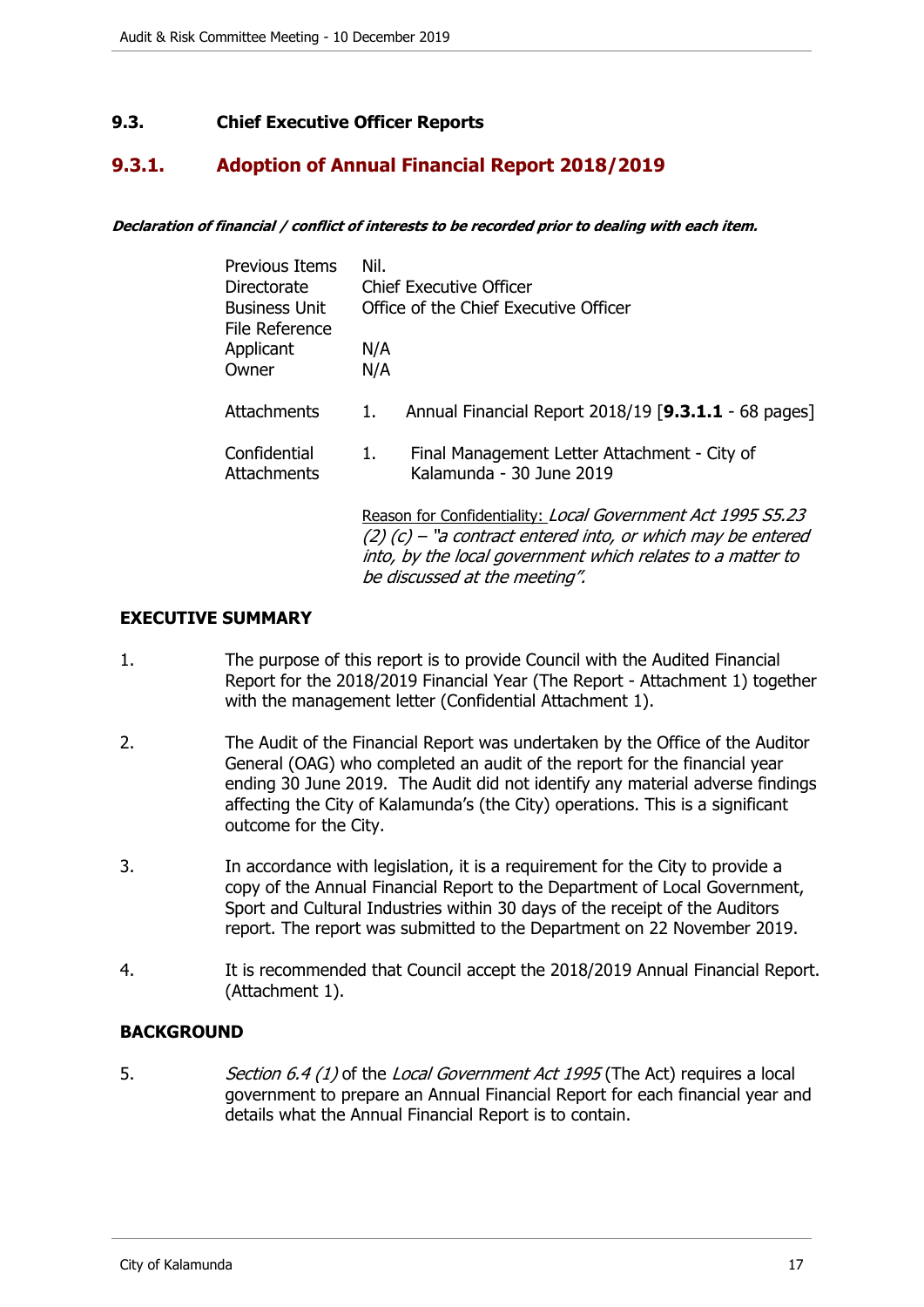- 6. *Section 6.4 (2)* of the Act requires a local government to submit by 30 September following each financial year, or as such time as the Minister allows, to its auditor –
	- a) The accounts of the local government balanced up to the last day of the preceding financial year; and
	- b) The annual financial report of the local government for the proceeding financial year.
- 7. *Section 7.12A (3)* of the Act requires the local government to examine the report of the auditor, under section 7.9 (1) and any other report prepared under section 7.9 (3) forwarded to it, and is to  $-$ 
	- (a) Determine if any matters raised by the report or reports require action to be taken by the local government; and

Ensure that appropriate action is taken in respect of those matters.

- 8. *Section 7.12A (4)* of the Act requires the City to
	- a) Prepare a report on any actions under subsection (3) in respect of an audit conducted in respect of a financial year; and
	- b) Forward a copy of that report to the Minister, by the end of the next financial year, or six months after the last report prepared under section 7.9 is received by the local government, whichever is the latest time.
- 9. The City continues to strengthen its financial position with a surplus of \$3.4 million for the year prior to non-cash adjustments flowing from the revaluation of certain non-current assets. The overall surplus as reported in the Rate Setting Statement amounted to \$4.0 million. The net assets of the City increased by \$3.9 million to \$566.8 million mainly due to the surplus generated from operations.

# **DETAILS**

10. The 2018/2019 Annual Financial Report is presented for Council's acceptance and compared with the results of 2017/2018.

#### **Comprehensive Income Statement**

a) In comparison with 2017/2018, revenue increased by 0.3% or \$0.2 million.

- i. Rates rose by \$1.4 million with an increase of the rate in the dollar and rates on new properties.
- ii. Contributions, reimbursements, and donations decreased by \$0.7 million mainly due to the reduced operational expenditure reimbursements from the CELL9 Trust account.
- iii. Operating grants and subsidies increased by \$0.2 million mainly due to the increase in financial assistance grants received for 2018/2019.
- iv. Fees and Charges decreased by \$0.5 million. Fees and charges for 2017/2018 was impacted by a one-off transaction.
- b) Operating expenditure increased by 2% or \$1.3 million compared to 2017/2018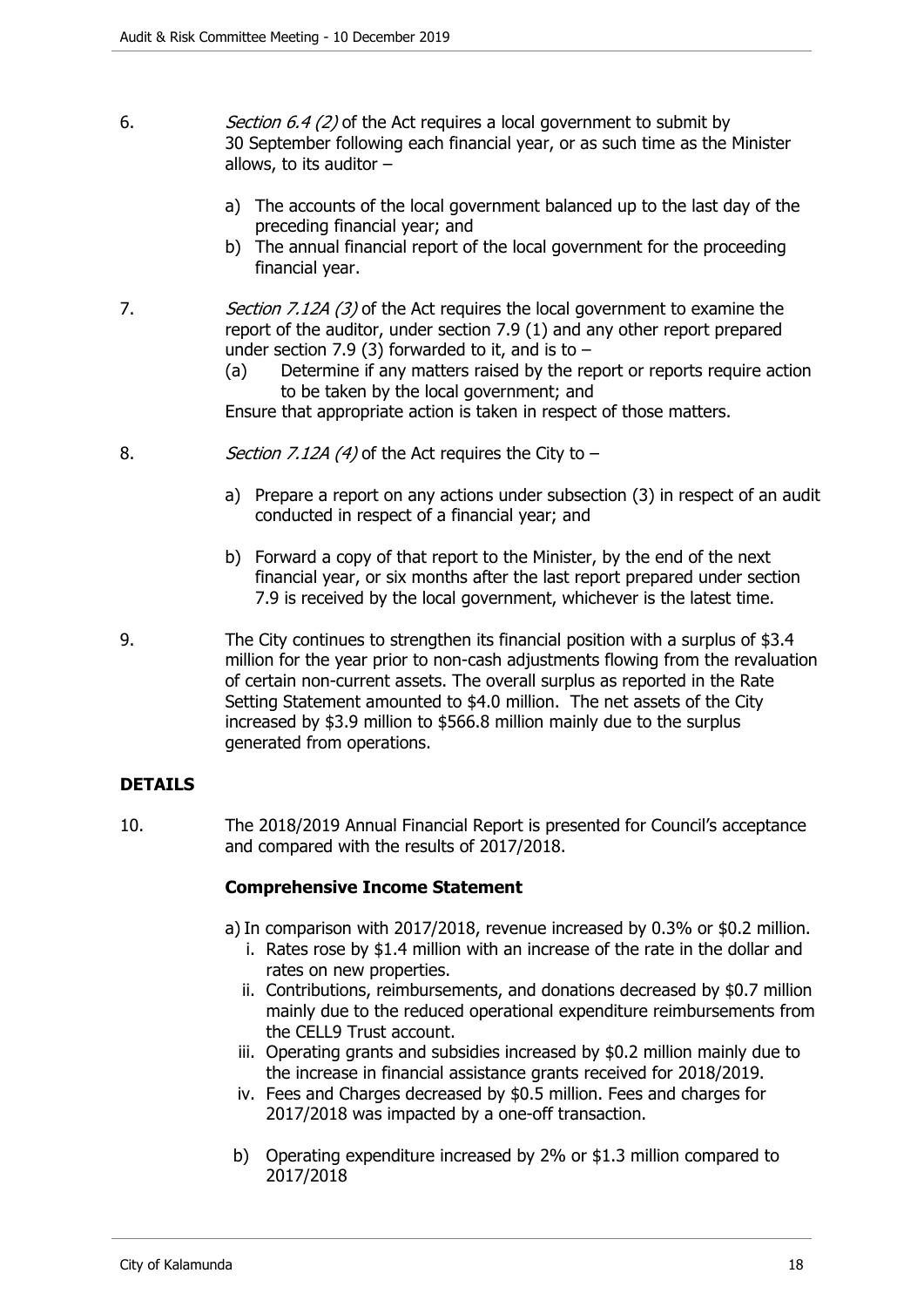- i. Employment costs were increased by \$1.2 million. This is primarily due to the leave provision adjustments for 2018/2019 and a provision to meet the expected increase related to the Enterprise Bargaining Agreement which is currently under negotiation.
- ii. Depreciation expense was increased by \$0.7 million due to the higher depreciation resulted from the revaluation surplus of \$198 million in the infrastructure assets category as of 1 July 2018.
- iii. Utilities were decreased by \$0.4 million mainly due to the reclassification of telephone expenses under the materials and contracts category.
- c) Non-operating grants were increased by \$0.8 million mainly as a result of the grant funding received for the construction of the Kalamunda Community Centre.
- d) The revaluation of infrastructure assets has resulted in a \$0.6 million increase in the revaluation surplus in other comprehensive income.

# **Statement of Financial Position**

- a) Cash increased by \$0.9 million due mainly to an increased level of capital grants and improved efficiency in debt collection.
- b) The value of the investment in the Eastern Metropolitan Regional Council (EMRC) increased by \$0.8 million due to the increase in the share of net assets in EMRC.
- c) The value of the Property, Plant & Equipment and Infrastructure increased by \$3.8 million mainly due to the asset additions in 2018/2019.
- d) Current leave provisions increased by \$0.5 million. The variance is mainly due to the increase in the current portion of the long service leave liability as more employees become entitled based on the calculation criteria.
- e) Borrowings did not change significantly.
- f) In Equity, the retained surplus increased with the net result for the year of \$3.4 million-plus the revaluation surplus of \$0.6 million.

# **Statement of Cash Flows**

- a) Operating Activities produced \$9.1 million as compared to \$7.3 million in 2018.
- b) A total of \$15.2 million was invested in capital works during the year.
- c) Developer contributions of \$1.3 million continued to fund expenditure in the Forrestfield Industrial Area Scheme Stage1 and Cell 9.
- 11. The Auditors, (OAG), conducted the fieldwork in May and October 2019 and issued their report in November 2019. The audit certificate is provided on pages 66-68 of the Annual Financial Report.
- 12. In accordance with standard practice, the Auditors also issued a Management Letter (Confidential Attachment 1), with no significant deficiencies identified in the report.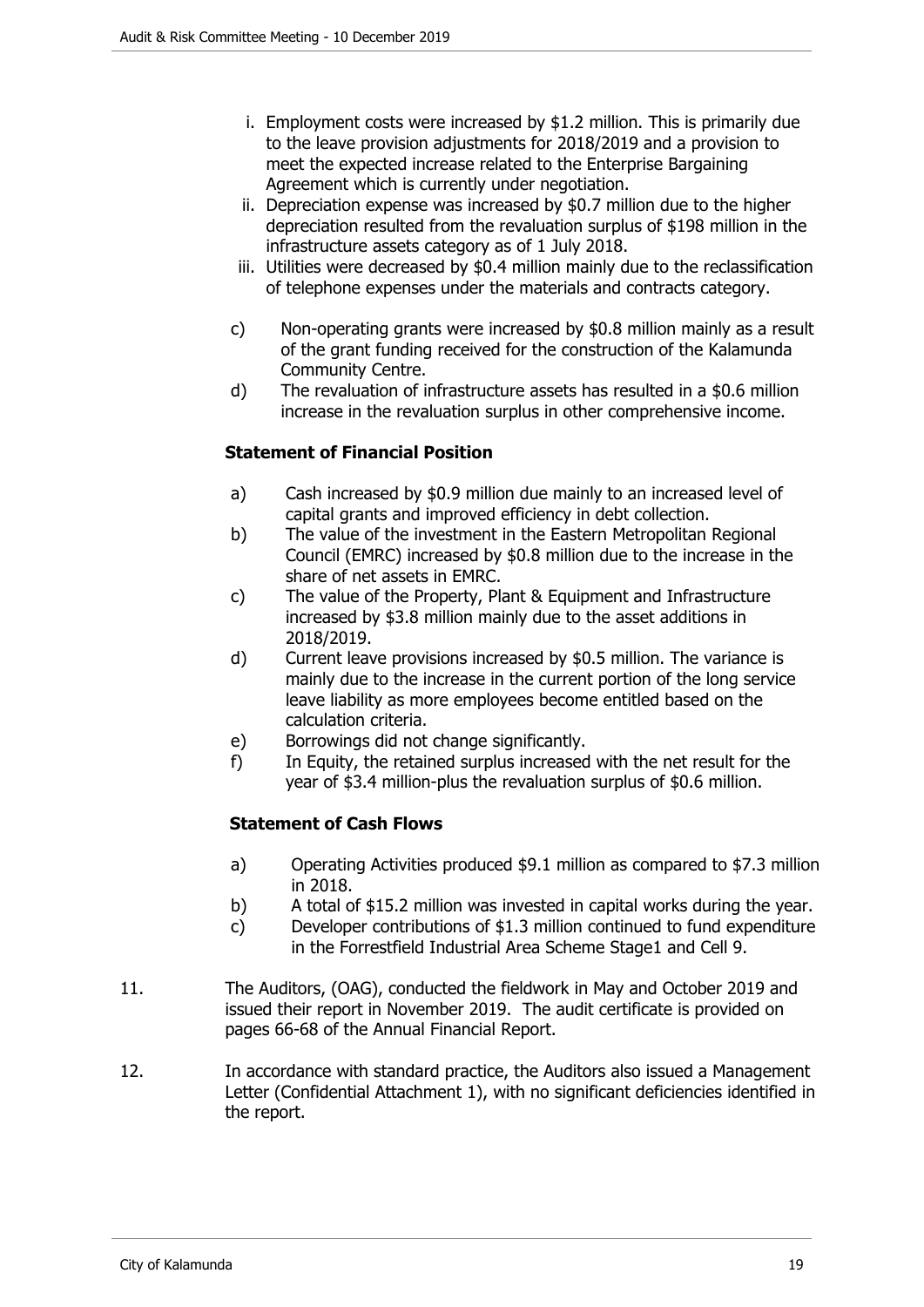| 13.<br>A summary of the key financial indicators is given below. |  |
|------------------------------------------------------------------|--|
|------------------------------------------------------------------|--|

| <b>Financial Ratios</b>           | 2019   | 2018 | <b>Standard</b> |
|-----------------------------------|--------|------|-----------------|
|                                   |        |      |                 |
| Current ratio                     | 1.30   | 1.43 | 1.00            |
| Asset consumption ratio           | 0.97   | 0.98 | 0.50            |
| Asset renewal funding ratio       | 0.95   | 0.82 | 0.75            |
| Asset sustainability ratio        | 0.67   | 0.51 | 0.90            |
| Debt service cover ratio          | 9.58   | 9.94 | 2.00            |
| Operating surplus ratio           | (0.04) | 0.01 | 0.01            |
| Own source revenue coverage ratio | 0.90   | 0.93 | 0.60            |

OAG has mentioned in their audit report under section "Report on Other Legal and Regulatory requirements" that the City indicates a significant adverse trend for the Asset Sustainability ratio.

The Asset sustainability ratio is below the standard ratio prescribed by the Department of Local Government, Sport and Cultural Industries due to the significant increase in the depreciation over the recent years resulting from the increment in asset revaluations. This is also impacted by the City's investment in new assets rather than renewal of assets in constrained financial capital investment environment.

- 14. Reserves have decreased by \$1 million over the year. This reduction is mainly attributable to the fall of \$0.8 million in the Forrestfield Industrial Scheme Stage 1 Reserve, as capital works are expended in this development.
- 15. The City's reserves will continue to be closely monitored to ensure the long term financial sustainability of the City.

#### **STATUTORY AND LEGAL CONSIDERATIONS**

- 16. Sections 6.4, 7.9, 7.12A of the *Local Government Act 1995*.
- 17. Regulation 51 of the Local Government *(Financial Management) Regulations 1996.*

#### **POLICY CONSIDERATIONS**

18. There are no policy implications.

#### **COMMUNITY ENGAGEMENT REQUIREMENTS**

#### **Internal Referrals**

19. The Administration Team worked closely with the Auditors and Executives were briefed on the findings associated with the Annual Financial Report 2018/2019.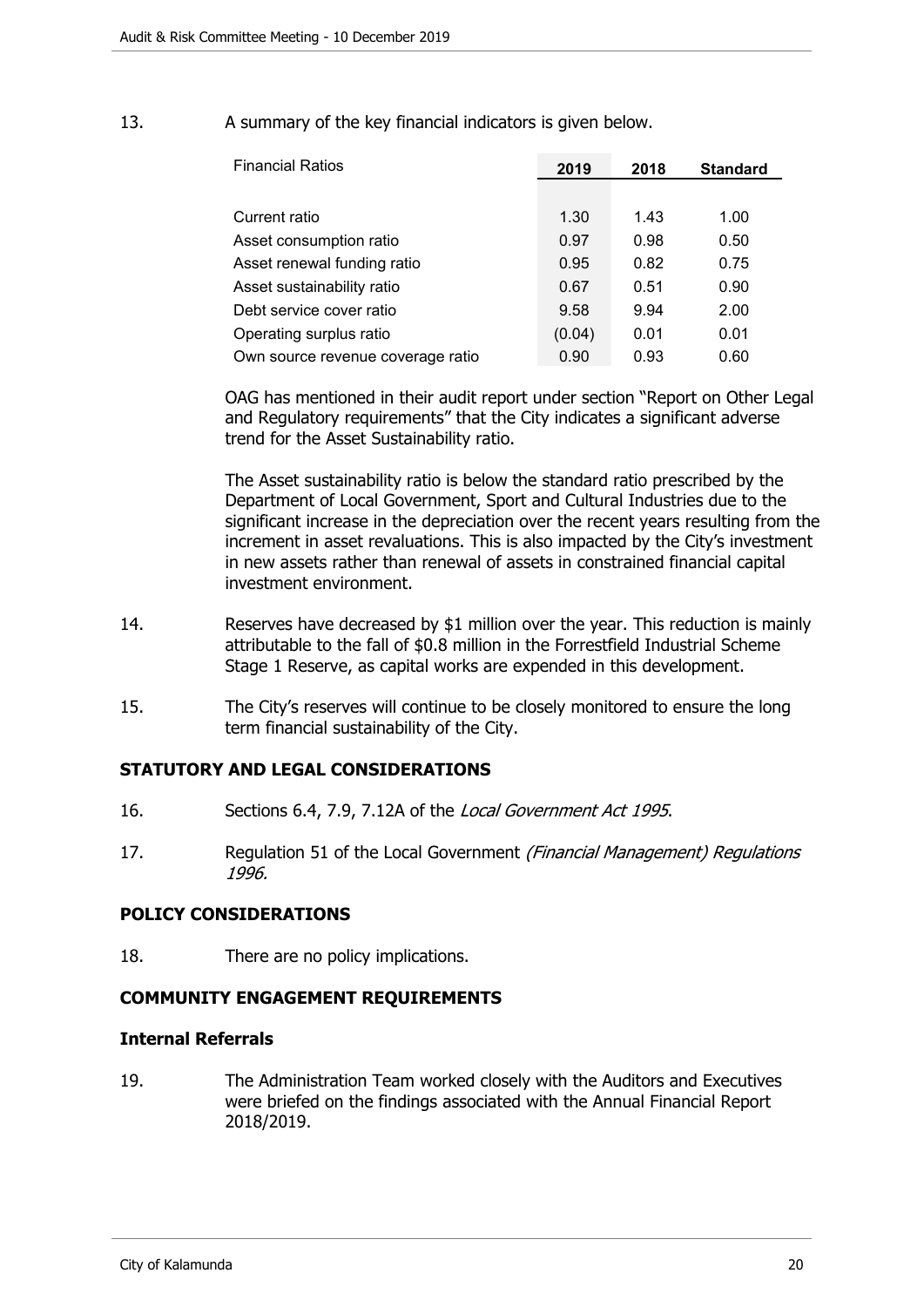# **External Referrals**

20. Although no community engagement consultation is required in the preparation of the Annual Financial Report, Section 5.55 of the Act requires that the Chief Executive Officer give local public notice of the availability of the Annual Report as soon as the practicable following acceptance of the Annual Report by the local government. The Annual Financial Report forms one component of the Annual Report.

### **FINANCIAL CONSIDERATIONS**

21. The 2018/2019 Budget includes provision for the cost of having the accounts and the Annual Financial Report audited by an externally appointed registered auditor.

# **STRATEGIC COMMUNITY PLAN**

# **Strategic Planning Alignment**

22. *Kalamunda Advancing Strategic Community Plan to 2027*

#### **Priority 4: Kalamunda Leads**

**Objective 4.1** - To provide leadership through transparent governance. *Strategy 4.1.1* - Provide good governance.

#### **SUSTAINABILITY**

#### **Social Implications**

23. Nil.

#### **Economic Implications**

24. Nil.

#### **Environmental Implications**

25. Nil.

#### **RISK MANAGEMENT CONSIDERATIONS**

26. **Risk**: Audit Certificate is qualified by the external auditor

| <b>Likelihood</b>                                 | <b>Consequence</b> | <b>Rating</b> |
|---------------------------------------------------|--------------------|---------------|
| Unlikely                                          | Moderate           | Low           |
| <b>Action/Strategy</b>                            |                    |               |
| Employ qualified suitably skilled staff.          |                    |               |
| Maintain controls and compliance with the policy. |                    |               |
| Ensure an effective internal audit program.       |                    |               |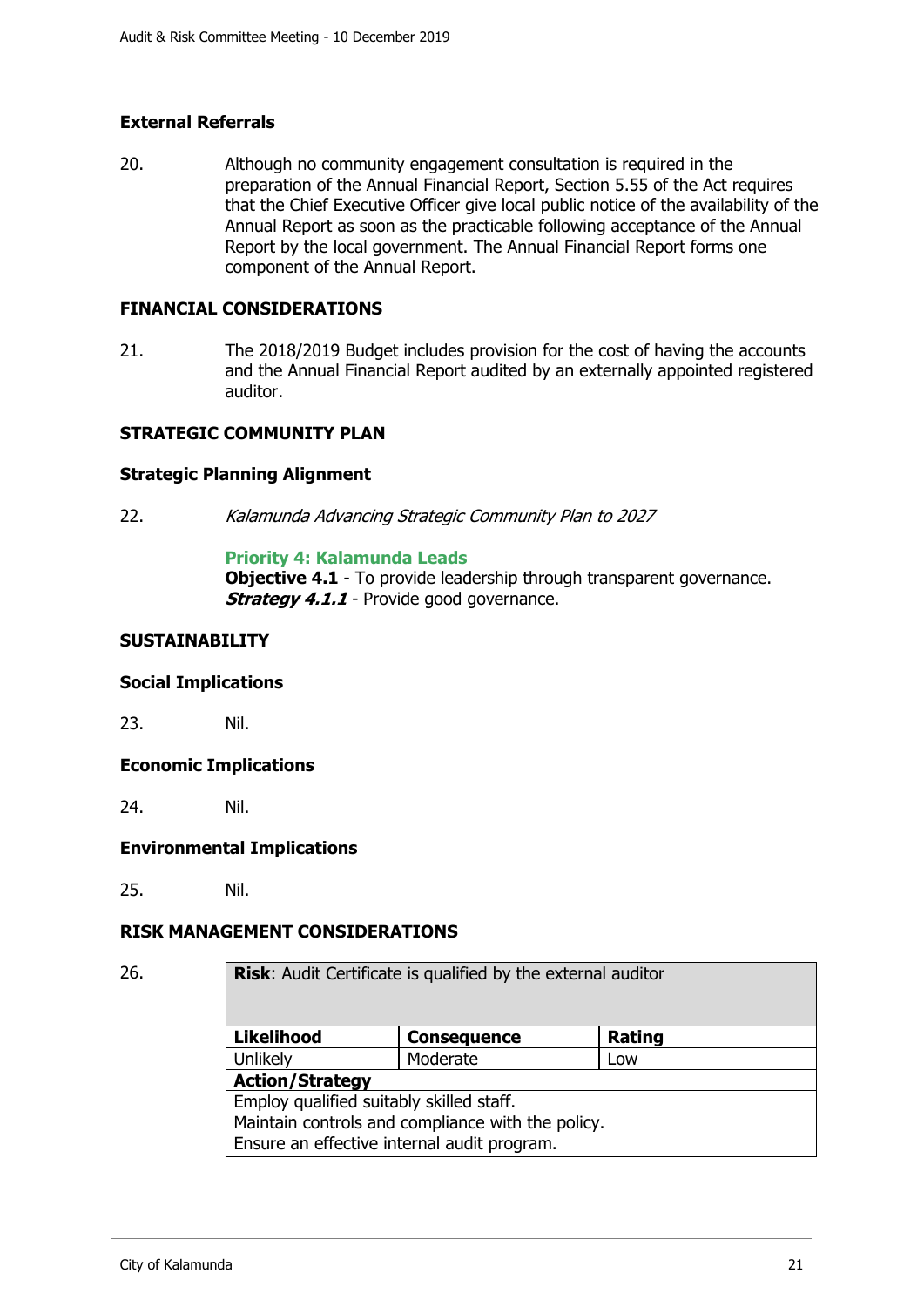27. **Risk**: Failure to lodge the Annual Financial Report with the Local Government Department within the required timeframe.

| <b>Likelihood</b>                                                                                                  | <b>Consequence</b> | Rating |  |
|--------------------------------------------------------------------------------------------------------------------|--------------------|--------|--|
| Rare                                                                                                               | Moderate           | Low    |  |
| <b>Action/Strategy</b>                                                                                             |                    |        |  |
| Lodge the report with the Department of Local Government within 30 days<br>of the signing of the auditor's report. |                    |        |  |

# **OFFICER COMMENT**

- 28. The 2018/2019 Annual Financial Report includes:
	- a) Statement by the Chief Executive Officer
	- b) Statement of Comprehensive Income by Nature and Type
	- c) Statement of Comprehensive Income by Program
	- d) Statement on Financial Position
	- e) Statement of Changes in Equity
	- f) Statement of Cash Flows.
	- g) Rate Setting Statement
	- h) Notes to and forming part of the Financial Report
	- i) Independent Auditor's Report
- 29. A significant outcome is that the Audit Report did not identify any matters of a material nature affecting the City's operations.
- 30. Regulation 51 of the *Local Government (Financial Management) Regulations 1996* requires the Chief Executive Officer to provide a copy of the Annual Financial Report to the Department of Local Government, Sport and Cultural Industries within 30 days of the receipt by the auditor's report on that financial report. The report signed on 13 November 2019 was provided to the Department on 22 November 2019.

#### **Voting Requirements: Absolute Majority**

#### **COMMITTEE RECOMMENDATION TO COUNCIL**

That Council:

ACCEPT the 2018/2019 Annual Financial Report (Attachment 1) according to Section 6.4 of the *Local Government Act 1995*.

- Moved: **Cr John Giardina**
- Seconded: **Cr Janelle Sewell**
- Vote: **CARRIED UNANIMOUSLY (10/0)**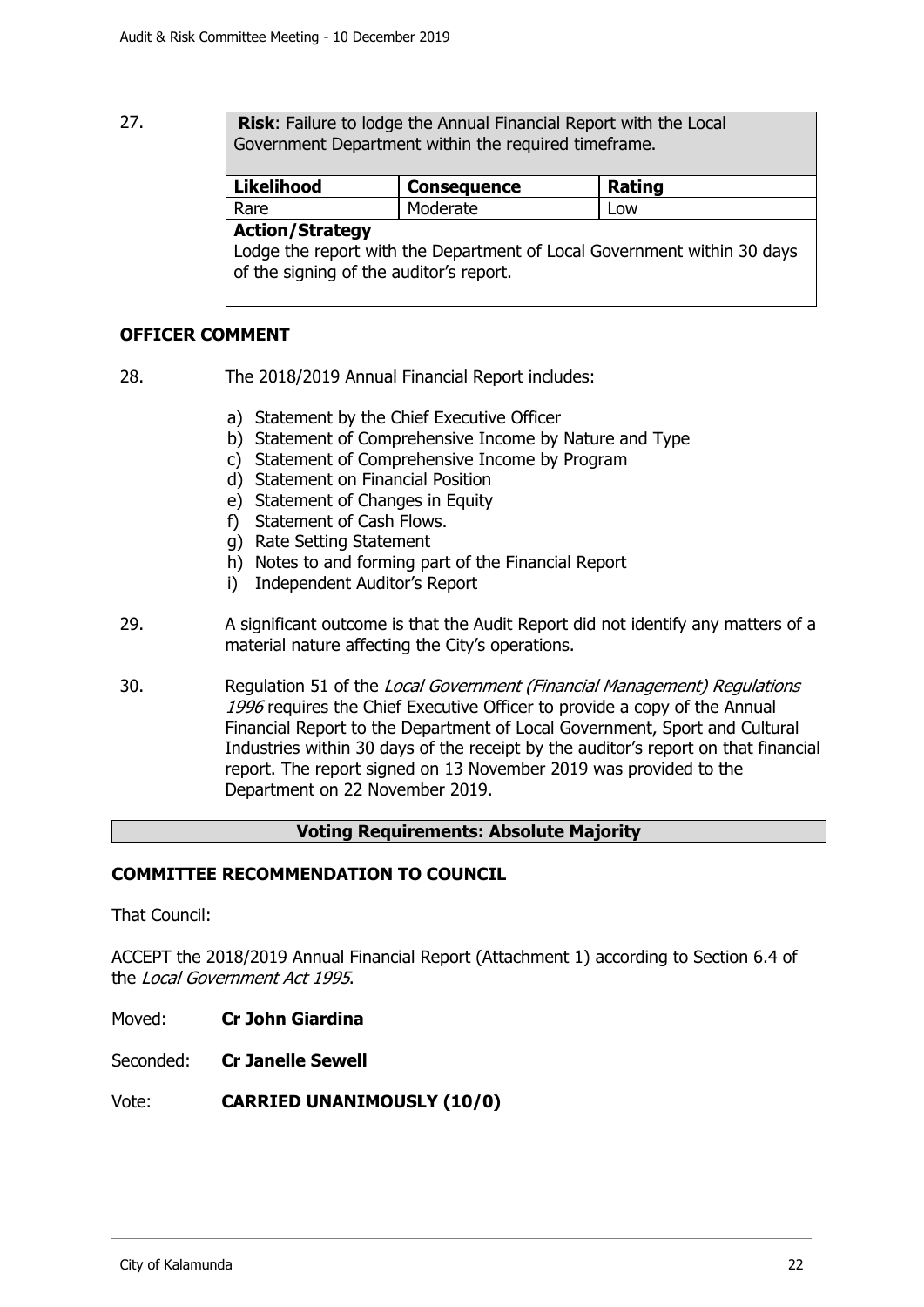#### <span id="page-22-0"></span>**10. Motions of Which Previous Notice has been Given**

- 10.1 Nil.
- <span id="page-22-1"></span>**11. Questions by Members Without Notice**
- 11.1 Nil.
- <span id="page-22-2"></span>**12. Questions by Members of Which Due Notice has been Given**
- 12.1 Nil.
- <span id="page-22-3"></span>**13. Urgent Business Approved by the Presiding Member or by Decision**
- 13.1 Nil.

#### <span id="page-22-4"></span>**14. Meeting Closed to the Public**

- 14.1. That the meeting close to the public to consider confidential matters.
	- Moved: **Cr Lesley Boyd**

Seconded: **Cr Geoff Stallard** 

#### Vote: **CARRIED UNANIMOUSLY (9/0)**

The meeting closed to the public at 7:04pm. All members of Council and staff remained. The Committee received reports from a representative of Crowe and the Office of the Auditor General during this period.

14.2. That the meeting opened to the public following consideration of confidential matters.

Moved: **Cr Lesley Boyd**

Seconded: **Cr Janelle Sewell** 

Vote: **CARRIED UNANIMOUSLY (10/0)**

The meeting opened to the public at 7:38pm.